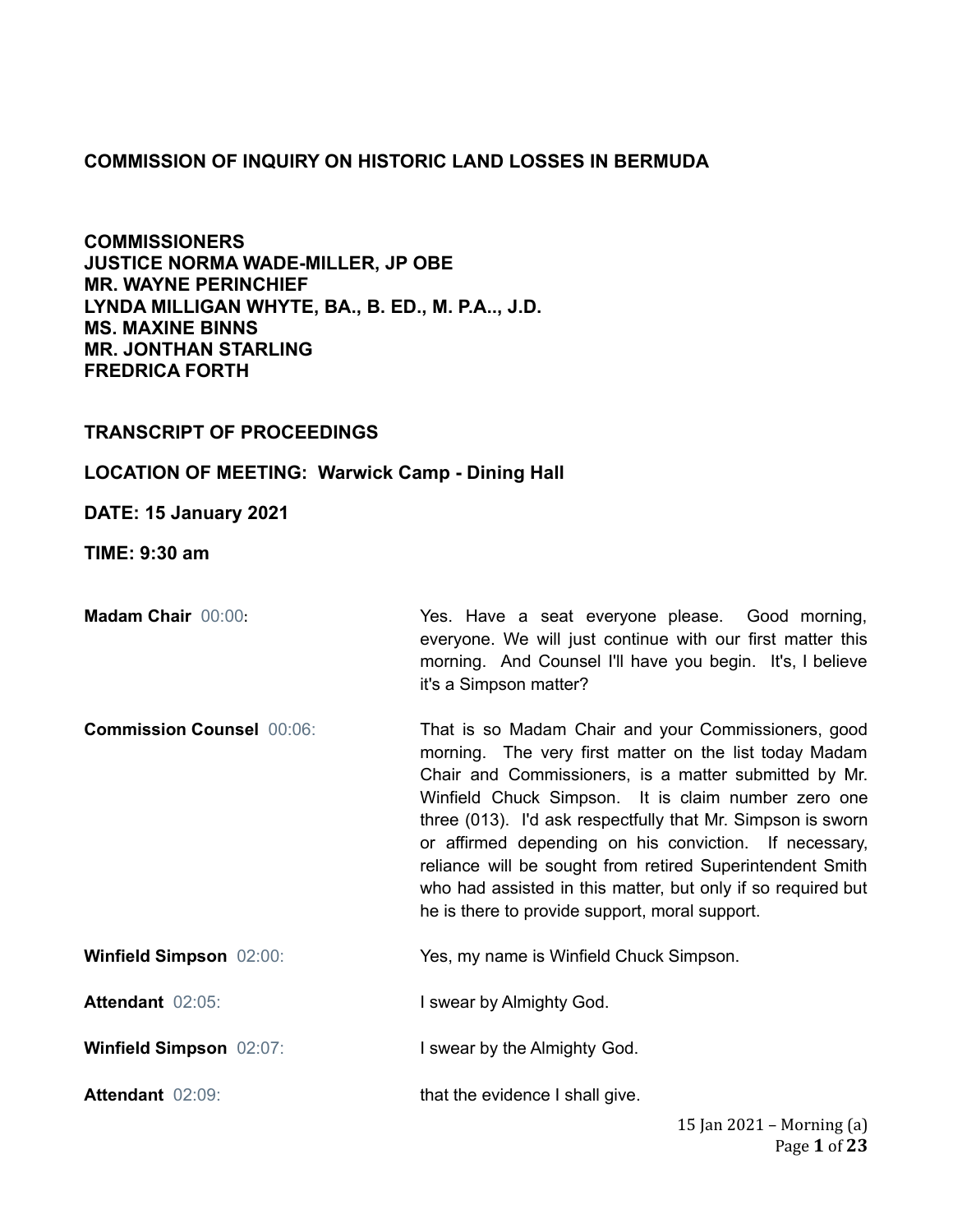| <b>Winfield Simpson 02:11:</b>   | That the evidence I shall give.                                                                                                                                                                        |
|----------------------------------|--------------------------------------------------------------------------------------------------------------------------------------------------------------------------------------------------------|
| Attendant 02:13:                 | Shall be the truth.                                                                                                                                                                                    |
| Winfield Simpson 02:14:          | Shall be the truth.                                                                                                                                                                                    |
| Attendant 02:15:                 | The whole truth.                                                                                                                                                                                       |
| Winfield Simpson 02:16:          | The whole truth.                                                                                                                                                                                       |
| Attendant 02:17:                 | and nothing but the truth.                                                                                                                                                                             |
| Winfield Simpson 02:18:          | and nothing but the truth.                                                                                                                                                                             |
| Attendant 02:19:                 | Thank you.                                                                                                                                                                                             |
| Winfield Simpson 02:19:          | You're welcome.                                                                                                                                                                                        |
| Madam Chair 02:25:               | Counsel before we continue, I just wish to acknowledge<br>that Miss. Binns is actually with us but she's on Zoom.<br>She's actually on the line listening in so we have a full<br>quorum this morning. |
| <b>Commission Counsel 02:36:</b> | Okay.                                                                                                                                                                                                  |
| Madam Chair 02:36:               | Thank you.                                                                                                                                                                                             |
| <b>Commission Counsel 02:40:</b> | And just for clarification, Miss Binns is a Commissioner.<br>Thank you, Madam. Good morning sir.                                                                                                       |
| Madam Chair 02:42:               | Yes, Miss Binns is indeed one of our Commissioners.                                                                                                                                                    |
| Winfield Simpson 03:28:          | Good morning.                                                                                                                                                                                          |
| <b>Commission Counsel 03:29:</b> | You may remove your mask if you wish.                                                                                                                                                                  |
| Winfield Simpson 03:31:          | Thank you.                                                                                                                                                                                             |
| <b>Commission Counsel 03:35:</b> | Your name is Winfield Chuck Simpson?                                                                                                                                                                   |
| <b>Winfield Simpson 03:40:</b>   | That's correct.                                                                                                                                                                                        |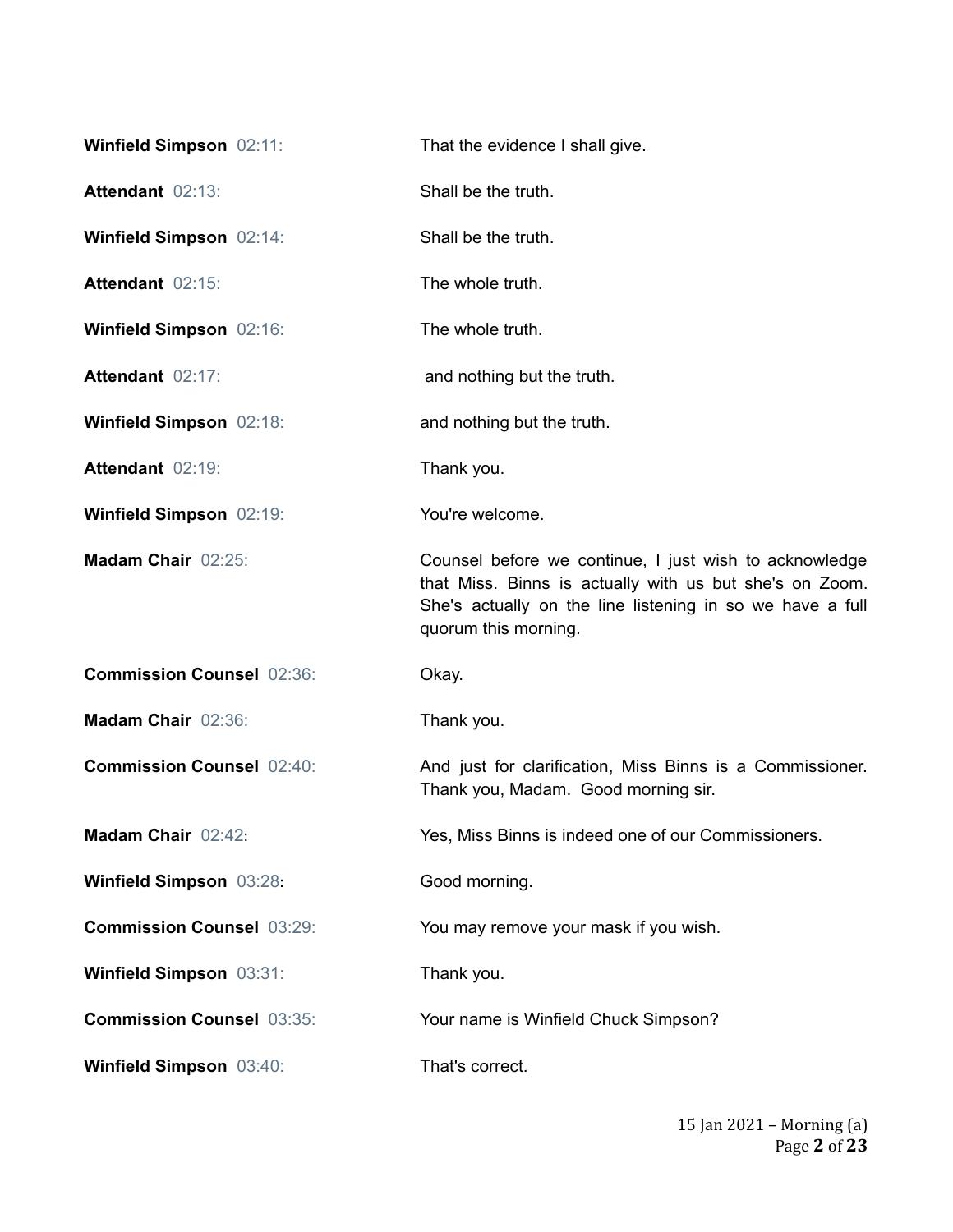| <b>Commission Counsel 03:40:</b>  | Would you just spell your Christian name for me?                                                                                                                                                                |
|-----------------------------------|-----------------------------------------------------------------------------------------------------------------------------------------------------------------------------------------------------------------|
| Winfield Simpson 03:43:           | W-I-N-F-I-E-L-D. C-H-U-C-K.                                                                                                                                                                                     |
| <b>Commission Counsel 03:52:</b>  | Thank you so very much sir. Now on the fifth of March<br>2020, you submitted a claim to the Commission of Inquiry.<br>Is that correct?                                                                          |
| <b>Winfield Simpson 03:53:</b>    | You're welcome. Yes.                                                                                                                                                                                            |
| <b>Commission Counsel 04:05:</b>  | And in respect of that claim that you submitted, you wish to<br>share with the Commission your story and knowledge<br>regarding that St. George's, Tucker's Town<br>land<br>expropriation. Is that correct?     |
| Winfield Simpson 04:22:           | Yes, that is correct. My response to the Premier, David<br>Burt's advertisement in the newspaper 2020, March the<br>2nd.                                                                                        |
| <b>Commission Counsel 04:33:</b>  | Thank you very much, sir. And that document that you<br>submitted to the Commission of Inquiry that I make<br>reference to, you have that original document there?                                              |
| Winfield Simpson 04:43:           | I do.                                                                                                                                                                                                           |
| <b>Commission Counsel 04:46:</b>  | That document how many pages is it?                                                                                                                                                                             |
| Winfield Simpson 04:48:           | In total, eight to nine pages, including this one.                                                                                                                                                              |
| <b>Commission Counsel 05:12:</b>  | Okay. Let's just deal with it one at a time. I'm just referring<br>to that. It's eight pages and you have signed that<br>document?                                                                              |
| <b>Winfield Simpson</b><br>05:22: | Well, the one that I have in front of me isn't actually signed<br>but, I had signed the documents.                                                                                                              |
| <b>Commission Counsel 05:23:</b>  | The signed copy. Could you just check? Um crave your<br>indulgence. You had shown me the original this morning<br>and you had a signature on it. You just check your<br>documents there. Crave your indulgence. |
| Winfield Simpson 07:07:           | Um, I don't see any signed documents sir.                                                                                                                                                                       |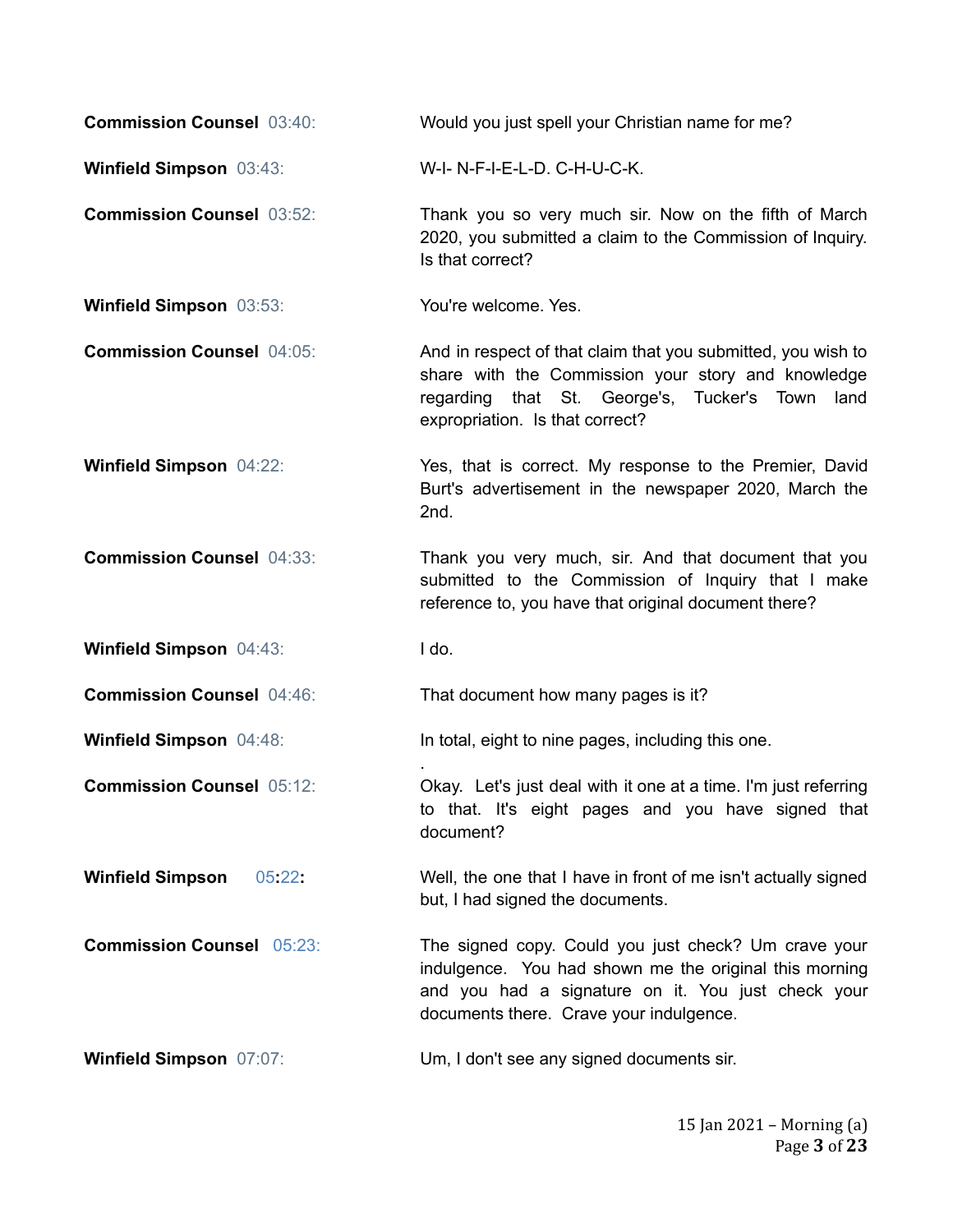**Commission Counsel** 07:08: We were looking at it this morning. I just wanted to rely on the original.

- **Winfield Simpson** 07:08: I don't know which of the copies we actually were looking at with my signature. But I don't seem to have it right in front of me.
- **Commission Counsel** 07:14: That's fine. That's fine. What I just asked you to do is document it dated March 5, 2020. You could just, If you have a pen, you could just sign it. I'm just going to let you sign the copy I'm giving to you. So, you could sign this copy.

**Winfield Simpson** 07:26: Okay.

**Commission Counsel** 07:26: I'm just going to ask you to sign it and return it to me. Thank you. Madam Chair the document that reference has been made to where Mr. Simpson submitted a claim to the Commission of Inquiry dated March 5, 2020, which he has signed and which he acknowledges is his own. He made reference to the document comprising eight pages. And just out of abundance of caution I'm going to ask him to identify the eight pages that he is referring to. Just as abundance of caution. Could you number the pages that you refer to, one through eight? And initial each page with a number. Just take your time. No need to rush. We just want to ensure you have the record straight.

**Winfield Simpson** 07:44: You're welcome.

**Commission Counsel** 12:02: You have now located the original?

**Winfield Simpson** 12:04: Uh, Yes. Yes, yes.

**Commission Counsel** 12:09: **Commission Counsel** 12:09: **Okay.** You could just return, return. I think he has now

**Madam Chair** 12:24: What can I say.

**Winfield Simpson** 12:30: Sorry about that.

Chair. Not this time.

located the original. It was just with him all this time. It's just an oversight it appears. So, I was not crazy Madam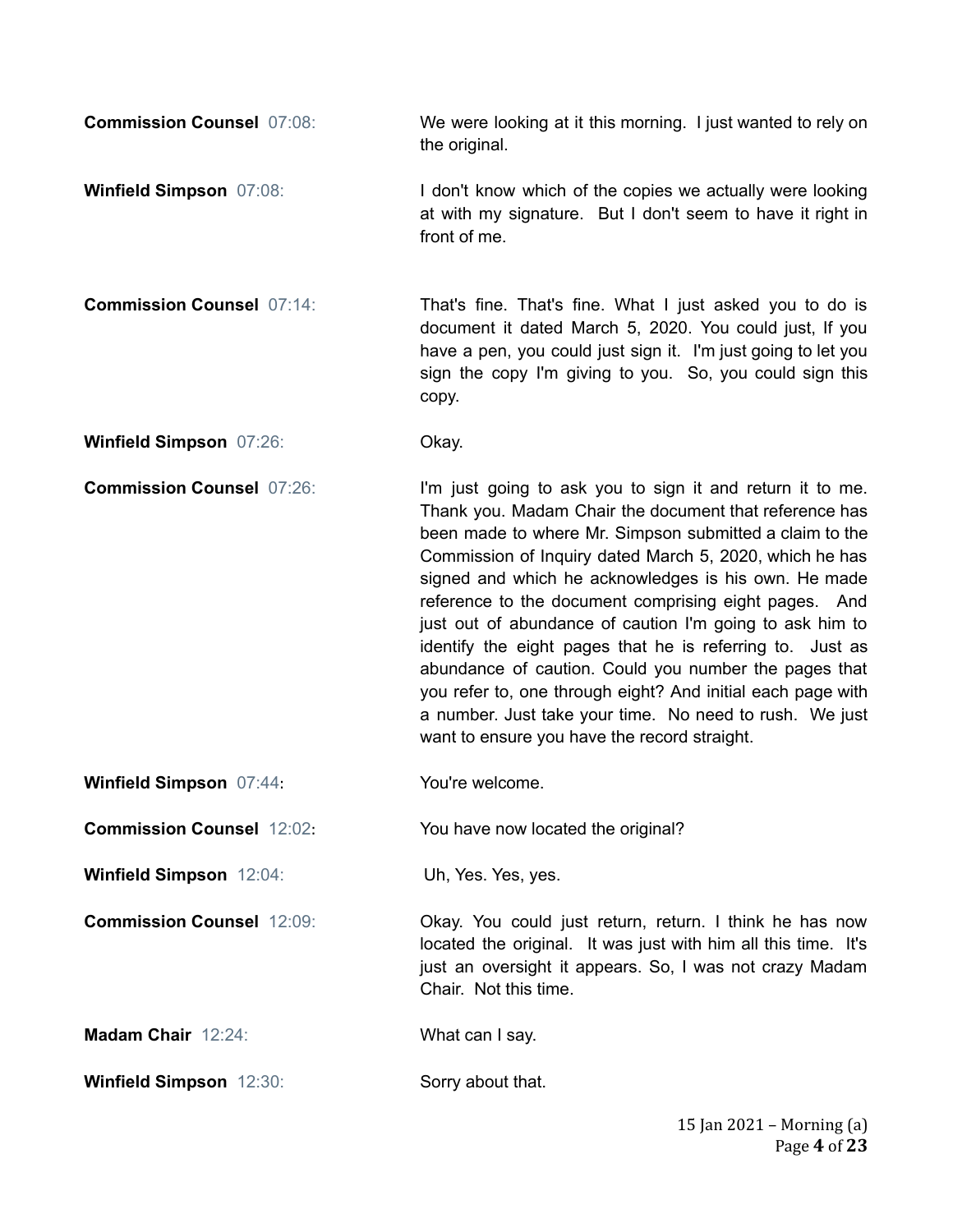| <b>Commission Counsel 12:32:</b> | Thank you.                                                                                                                                                                                                                                                                                                                   |
|----------------------------------|------------------------------------------------------------------------------------------------------------------------------------------------------------------------------------------------------------------------------------------------------------------------------------------------------------------------------|
| Madam Chair 12:40:               | So we're going to enter this um Counsel?                                                                                                                                                                                                                                                                                     |
| <b>Commission Counsel 12:43:</b> | Yes, Madam Chair. I'm just ensuring that we have<br>numbered the 8 pages that the witness refers to and that<br>he had initialed it. But I'd ask that the document dated<br>March 5, 2020, which has a Commission of Inquiry stamp<br>on it of zero one three claim (013), that it be tendered<br>admitted as exhibit WCS 1. |
| Madam Chair 13:32:               | So Mr. Simpson's uh eight-page document dated the 5th<br>March 2020, uh is hereby and with the COI stamp is<br>hereby entered as exibit one and the COI stamp is zero,<br>thirteen (013).                                                                                                                                    |
| <b>Commission Counsel 13:50:</b> | That's correct Madam Chair.                                                                                                                                                                                                                                                                                                  |
| Madam Chair 13:53:               | CS1.                                                                                                                                                                                                                                                                                                                         |
| <b>Commission Counsel 13:54:</b> | Thank you. Thank you, Mr. Simpson.                                                                                                                                                                                                                                                                                           |
| Winfield Simpson 13:58:          | Your welcome.                                                                                                                                                                                                                                                                                                                |
| <b>Commission Counsel 14:00:</b> | Now, in respect of this claim you submitted sir, on whose<br>behalf are you submitting the claim sir?                                                                                                                                                                                                                        |
| Winfield Simpson 14:08:          | On behalf of my mother.                                                                                                                                                                                                                                                                                                      |
| <b>Commission Counsel 14:10:</b> | Her name is?                                                                                                                                                                                                                                                                                                                 |
| <b>Winfield Simpson 14:11:</b>   | Her name is Ainsley Cecily Simpson.                                                                                                                                                                                                                                                                                          |
| <b>Commission Counsel 14:14:</b> | I'm just going to ask you to repeat the first name. Repeat<br>the Christian name for us?                                                                                                                                                                                                                                     |
| <b>Winfield Simpson 14:19:</b>   | Ainsley Cecily. She's known as Cecily.                                                                                                                                                                                                                                                                                       |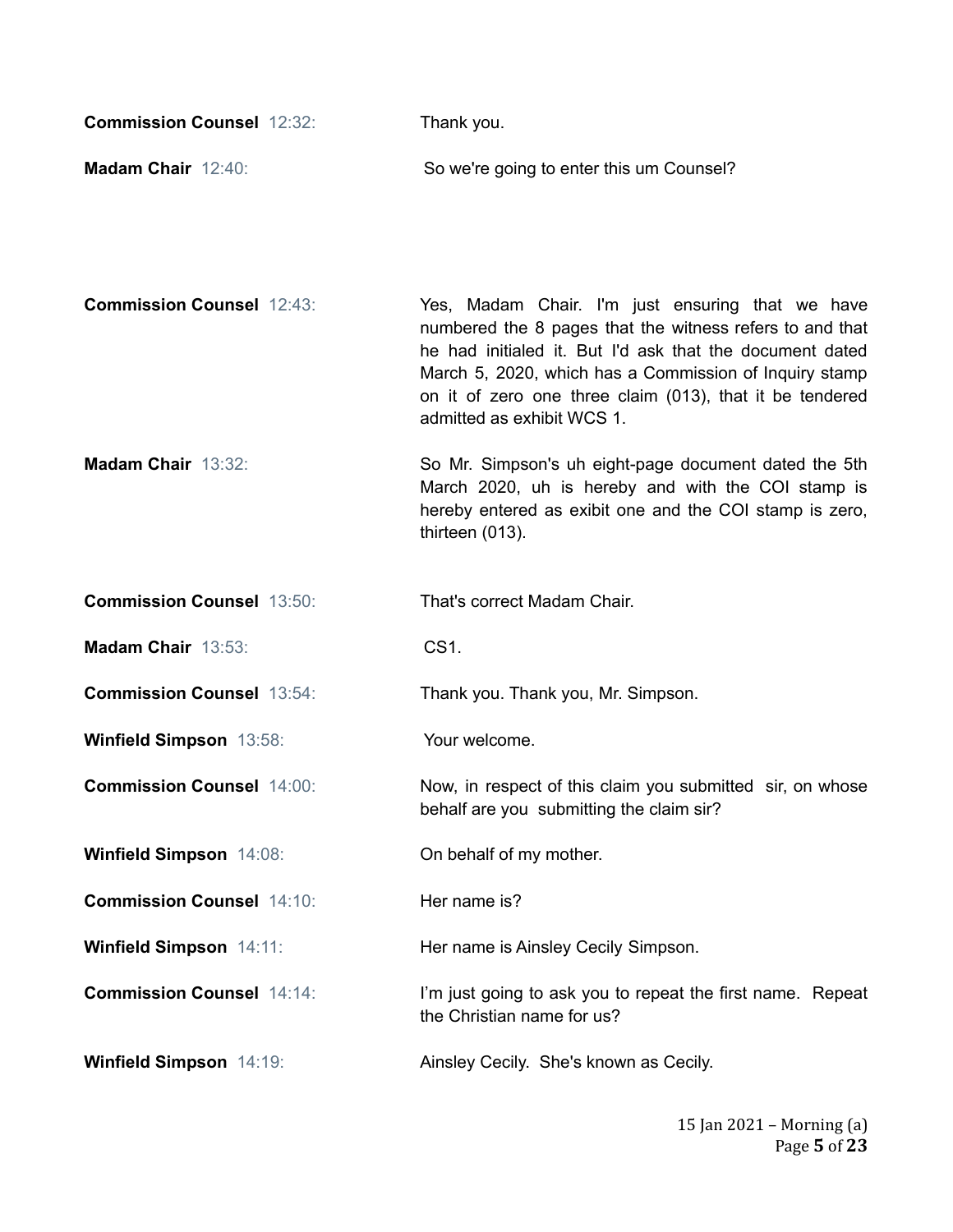| <b>Commission Counsel 14:23:</b> | You spell the first name.                                                                                                                                                                                                                                                                                                                                                                                                                                                                                                                                                                                                                                                                                                                                                                                                                                                                                                                  |
|----------------------------------|--------------------------------------------------------------------------------------------------------------------------------------------------------------------------------------------------------------------------------------------------------------------------------------------------------------------------------------------------------------------------------------------------------------------------------------------------------------------------------------------------------------------------------------------------------------------------------------------------------------------------------------------------------------------------------------------------------------------------------------------------------------------------------------------------------------------------------------------------------------------------------------------------------------------------------------------|
| <b>Winfield Simpson 14:24:</b>   | C-E-C-I-L-Y.                                                                                                                                                                                                                                                                                                                                                                                                                                                                                                                                                                                                                                                                                                                                                                                                                                                                                                                               |
| <b>Commission Counsel 14:29:</b> | And before that you said ins                                                                                                                                                                                                                                                                                                                                                                                                                                                                                                                                                                                                                                                                                                                                                                                                                                                                                                               |
| Winfield Simpson 14:30:          | Ainsley. A-I--N-S-L- E-Y.                                                                                                                                                                                                                                                                                                                                                                                                                                                                                                                                                                                                                                                                                                                                                                                                                                                                                                                  |
| <b>Commission Counsel 14:32:</b> | Thank you.                                                                                                                                                                                                                                                                                                                                                                                                                                                                                                                                                                                                                                                                                                                                                                                                                                                                                                                                 |
| <b>Winfield Simpson 14:34:</b>   | There's a couple of ways of spelling that first name.<br>Ainsley, that's the way I spell it.                                                                                                                                                                                                                                                                                                                                                                                                                                                                                                                                                                                                                                                                                                                                                                                                                                               |
| <b>Commission Counsel 14:38:</b> | Okay. You may take us through the document by reading<br>the first paragraph.                                                                                                                                                                                                                                                                                                                                                                                                                                                                                                                                                                                                                                                                                                                                                                                                                                                              |
| Winfield Simpson 14:43:          | Sure. Starting from this is my story and knowledge?                                                                                                                                                                                                                                                                                                                                                                                                                                                                                                                                                                                                                                                                                                                                                                                                                                                                                        |
| <b>Commission Counsel 14:46:</b> | Please.                                                                                                                                                                                                                                                                                                                                                                                                                                                                                                                                                                                                                                                                                                                                                                                                                                                                                                                                    |
| <b>Winfield Simpson 14:47:</b>   | This is my story and knowledge regarding the St. George,<br>Tucker's Town land expropriation, date March the 5th<br>2020. On behalf of my mother Cecily Simpson deceased<br>which I, her son Chuck assisted with her pursuit for justice<br>and correction as it relates to her grandmother, the late<br>Ainsely Eldie Manders rights to her heritage of property,<br>and deeds we know and respect as the Estate of Josiah<br>Smith St. George, Tuckers Town, Bermuda. Ainsley Eldie<br>Manders was ordered by the Commissioners of the BDC<br>Limited, Bermuda Development Company, Act number<br>two, 1920, to hand over all deeds and documents relating<br>to the Estate of Josiah Smith of St. George, Tucker's Town<br>as well as inform them of any other person or persons who<br>may have such deeds and documents before January the<br>1st 1923. This is a copy of the document that she received<br>from the Bermuda Company. |
| <b>Commission Counsel 16:06:</b> | And the document that you have there showing us what?<br>What does It say? What is that document?                                                                                                                                                                                                                                                                                                                                                                                                                                                                                                                                                                                                                                                                                                                                                                                                                                          |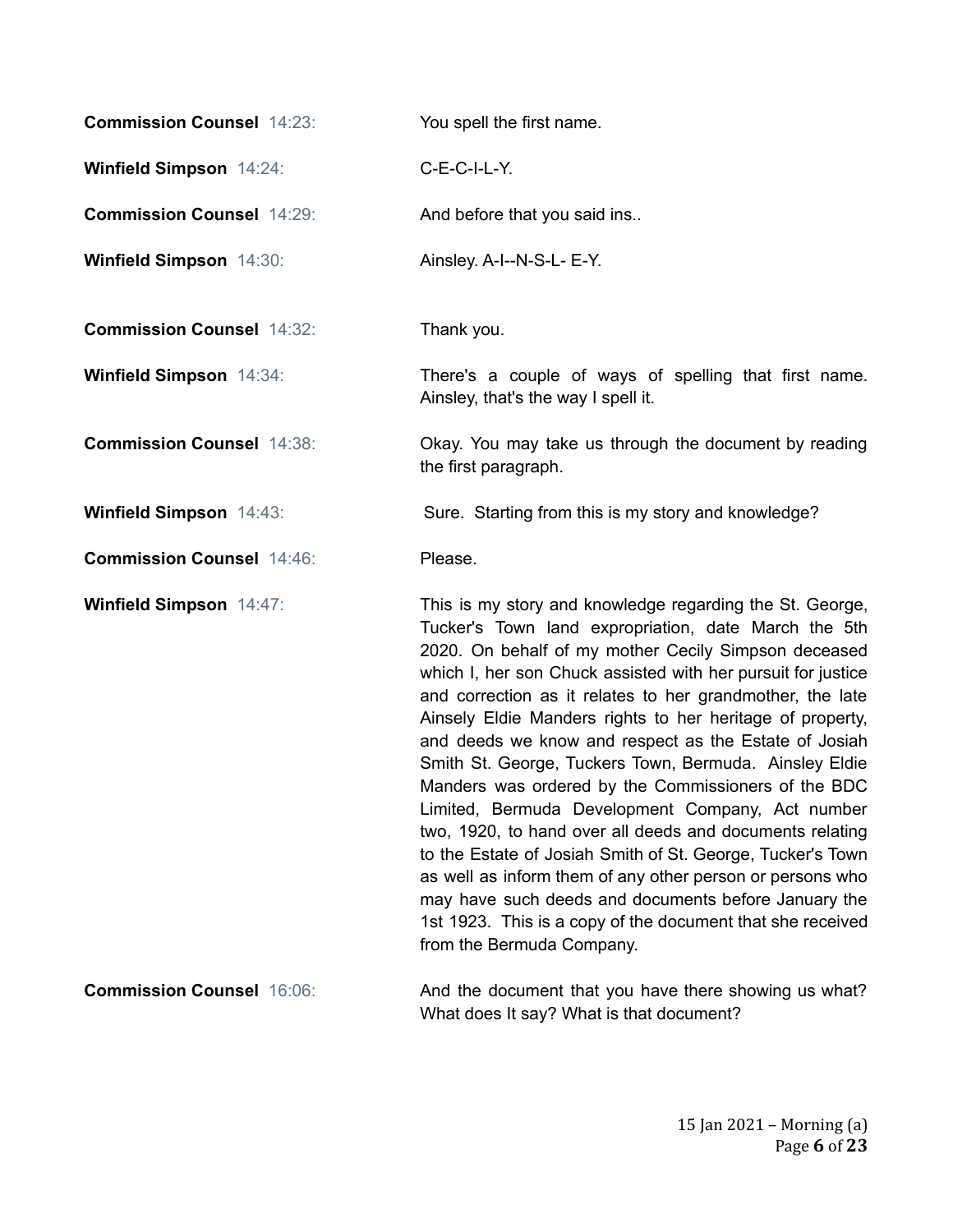| Winfield Simpson 16:13:          | This is a document that she received<br>from the<br>appointed<br>the<br><b>Commissioners</b><br>under<br>Bermuda<br>Development Company Act Number two, 1920.                                                                                                                                                                                                                                                                                                                                      |
|----------------------------------|----------------------------------------------------------------------------------------------------------------------------------------------------------------------------------------------------------------------------------------------------------------------------------------------------------------------------------------------------------------------------------------------------------------------------------------------------------------------------------------------------|
| <b>Commission Counsel 16:21:</b> | Okay, and where did you obtain that document?                                                                                                                                                                                                                                                                                                                                                                                                                                                      |
| <b>Winfield Simpson 16:24:</b>   | This end document I inherited from my mother. And it was,<br>my mother inherited from her mother. And her mother got<br>it from her mother which was Ainsley Eldie Manders.                                                                                                                                                                                                                                                                                                                        |
| <b>Commission Counsel 16:37:</b> | Now, when you say inherited from your mother, exactly<br>what do you mean? How did you get it?                                                                                                                                                                                                                                                                                                                                                                                                     |
| Winfield Simpson 16:44:          | I'm sorry. What I mean by that is that it came through that<br>lineage to me.                                                                                                                                                                                                                                                                                                                                                                                                                      |
| <b>Commission Counsel 16:50:</b> | And when your mother gave it to you, did she give her<br>any? How did, how did she give it to you?                                                                                                                                                                                                                                                                                                                                                                                                 |
| Winfield Simpson 16:57:          | Well, she didn't just give it to me. She showed it to me.                                                                                                                                                                                                                                                                                                                                                                                                                                          |
| <b>Commission Counsel 17:01:</b> | Right.                                                                                                                                                                                                                                                                                                                                                                                                                                                                                             |
| <b>Winfield Simpson 17:02:</b>   | And a mum, I was I had never seen it before. And as we<br>started off about me not seeing it before,                                                                                                                                                                                                                                                                                                                                                                                               |
| <b>Commission Counsel 17:10:</b> | Speak into the microphones, it's too far.                                                                                                                                                                                                                                                                                                                                                                                                                                                          |
| Winfield Simpson 17:12:          | As a result of me not seeing it before, I was quite a mum,<br>amazed. You know this was really something, that that<br>familiar, familiarized me with um the situation of Tucker's<br>Town and how it involves our family, us. I had come up<br>always hearing about Tucker's Town and Bermuda.<br>Everybody's saying, you know this myth or whatever about<br>Tucker's Town and it being owned by a lot of people of<br>color. Black people and it being stolen, etcetera, etcetera,<br>etcetera. |
| <b>Commission Counsel 17:47:</b> | Let's go slowly. The document you have referred to which<br>we are going to take you to now, which you inherited from<br>your mother. Your mother now alive or?                                                                                                                                                                                                                                                                                                                                    |
| <b>Winfield Simpson 18:00:</b>   | No, she is deceased. She died in 2008.                                                                                                                                                                                                                                                                                                                                                                                                                                                             |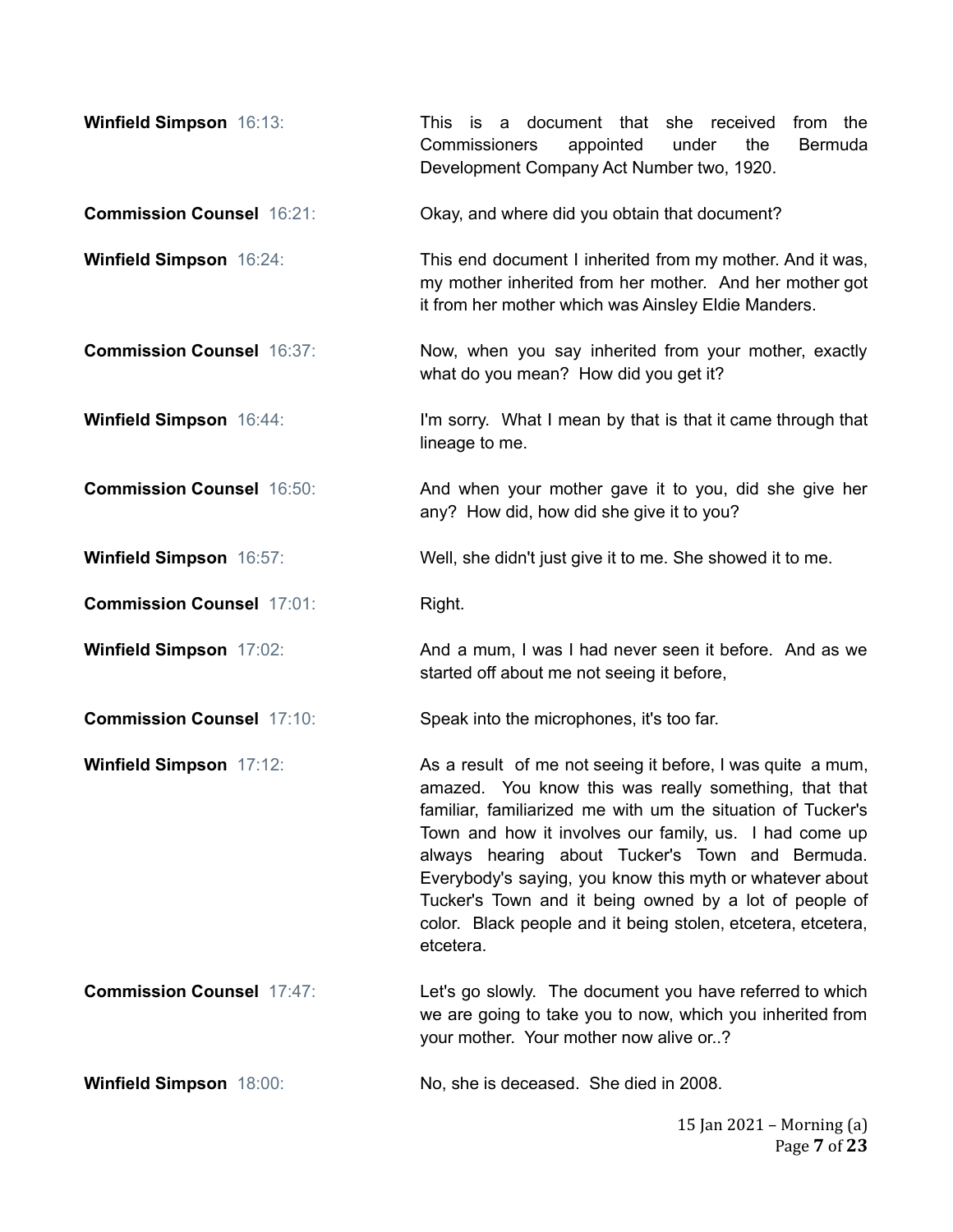| <b>Commission Counsel 18:02:</b> | Okay. Now, the document you refer to, this document. Is<br>that what led you to write your claim to the Commission of<br>Inquiry or something else?                                                                                                                                                                                                                                    |
|----------------------------------|----------------------------------------------------------------------------------------------------------------------------------------------------------------------------------------------------------------------------------------------------------------------------------------------------------------------------------------------------------------------------------------|
| <b>Winfield Simpson 18:12:</b>   | Absolutely.                                                                                                                                                                                                                                                                                                                                                                            |
| <b>Commission Counsel 18:13:</b> | It is what caused you to write your claim? Okay. Now the<br>document that you refer to, you have the actual one that<br>was handed to you by your mother?                                                                                                                                                                                                                              |
| <b>Winfield Simpson 18:15:</b>   | Yes sir. The original copy I don't have it with me. I have a<br>copy of it with me.                                                                                                                                                                                                                                                                                                    |
| <b>Commission Counsel 18:28:</b> | Where is the original?                                                                                                                                                                                                                                                                                                                                                                 |
| Winfield Simpson 18:29:          | It's in safe-keeping. Hopefully. Well, no it is. Sorry.                                                                                                                                                                                                                                                                                                                                |
| <b>Commission Counsel 18:30:</b> | Safe-keeping. Did your mother hand you anything else at<br>the same time that you were handed?                                                                                                                                                                                                                                                                                         |
| <b>Winfield Simpson 18:40:</b>   | Uh, it was with the Bible and amum, I ended up with all of<br>my well, to answer that question, no, it was just that.                                                                                                                                                                                                                                                                  |
| <b>Commission Counsel 18:53:</b> | But the Bible you refer to                                                                                                                                                                                                                                                                                                                                                             |
| Winfield Simpson 18:55:          | The Bible. Everything is here that I own. She showed it to<br>me. It was all right there.                                                                                                                                                                                                                                                                                              |
| <b>Commission Counsel 18:59:</b> | Okay.                                                                                                                                                                                                                                                                                                                                                                                  |
| Winfield Simpson 19:00:          | So there were other things in the Bible like the uh, crest<br>that related to her father. He was a um a Friendly Society<br>Force Fellow and they had a crest a shepherd you know so<br>it seemed like this was a picture of Queen Victoria when<br>she uh, not Queen Victoria, Queen Elizabeth the second I<br>think when she first came to Bermuda in 52. It was stuff<br>like that. |
| <b>Commission Counsel 19:24:</b> | Okay, let's go back a bit now. So, the document you refer<br>to the document that was handed to you by your mother                                                                                                                                                                                                                                                                     |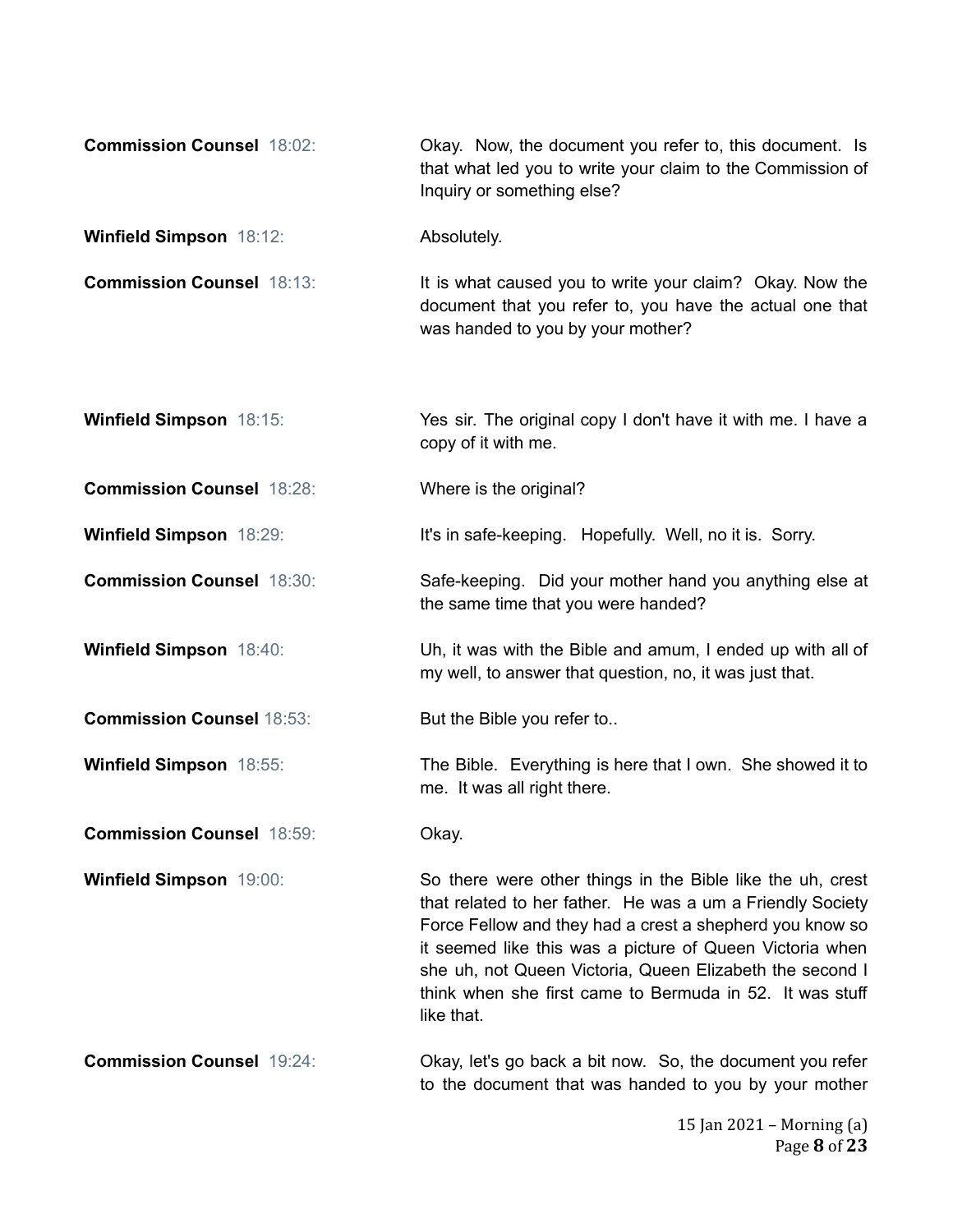that was handed down, is it dated? The copy that you have here.

- **Winfield Simpson** 19:36: It's dated the 18th of December. It's a dandy which is my mother's birthday. but it's amazing, 1922.
- **Commission Counsel** 19:45: Thank you. And the letter is addressed to whom?
- **Winfield Simpson** 19:48: It's addressed to Mrs. Ainsley Manders of Somerset.
- **Commission Counsel** 20:07: **Commission Counsel** 20:07: **Okay, and can you see that document, it is signed by and** by whom?
- **Winfield Simpson** 20:10: **By the Secretary to the Commission and that would, I think** that's A.B. Smith.
- **Commission Counsel** 20:13: Okay.
- **Winfield Simpson** 20:13: And that would have been Mr. Peter Smith's um, father?
- **Commission Counsel** 20:14: Okay.
- **Winfield Simpson** 20:14: That's important that I make mention of that.
- **Commission Counsel** 20:16: I'm just before we, just before we go the that. The, I'm going to ask Madam Chair to document the copy that is being referred to now by the witness, that it is tendered as an exhibit. However, I am going to ask that Mr. Simpson at another date return with the original so that the Chairman can see the original and certify that it is a true copy. Well that a copy is a true copy of the original. But I'd ask that the document, the copy is tendered admitted as exhibit, WCS<sub>2</sub>
- **Madam Chair** 20:50: **And how do you characterize it please Counsel?** How do **And how do** you characterize it please Counsel? How do you?
- **Commission Counsel** 21:03: It is uh, the witness makes reference to a letter to his mother, Mrs. Ainslie Meadows, Manders from the Secretary to the Commission. dated.
- **Madam Chair** 21:27: **How do you spell the last name Ainslie? Manders.**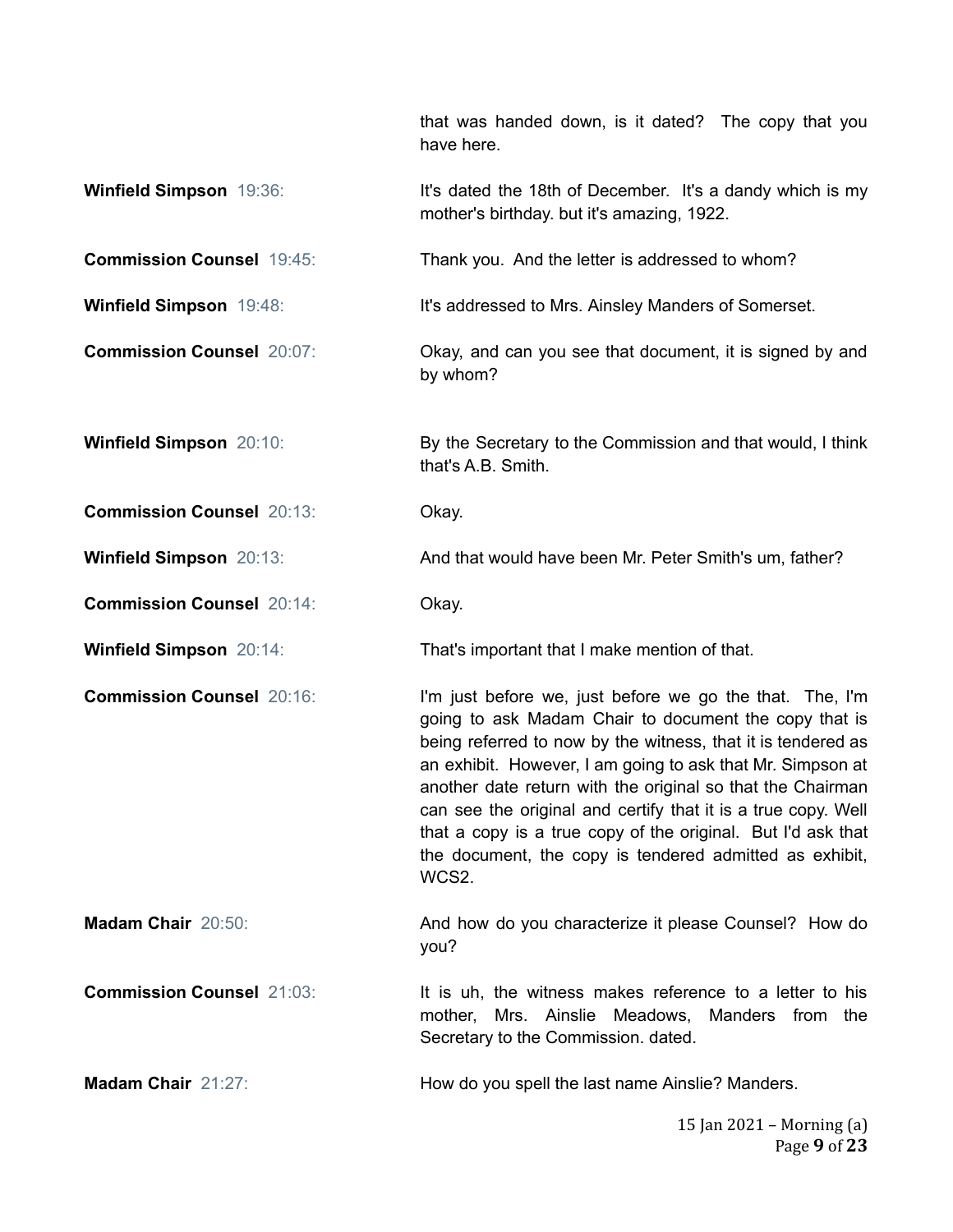| <b>Commission Counsel 21:32:</b> | Manders.                                                                                                                                                                                                                                                                  |
|----------------------------------|---------------------------------------------------------------------------------------------------------------------------------------------------------------------------------------------------------------------------------------------------------------------------|
| Madam Chair 21:36:               | From?                                                                                                                                                                                                                                                                     |
| <b>Commission Counsel 21:37:</b> | From the Secretary to the Commission that's the Bermuda<br>Development under the Bermuda Development Act, dated<br>December 18, 1922.                                                                                                                                     |
| Jonathan Starling 21:48:         | Counsel, I believe that was Bermuda Development<br>Company, not Act.                                                                                                                                                                                                      |
| <b>Commission Counsel 22:01:</b> | Thank you very much. WCS.                                                                                                                                                                                                                                                 |
| Madam Chair 22:01:               | It is so entered Counsel as W S So enter as WCS 2? Yes?                                                                                                                                                                                                                   |
| <b>Commission Counsel 22:18:</b> | Yes. Thank you. Before we go back to the first exhibit, Mr.<br>Simpson, can you just read a document which you? Well,<br>you can read from the copy you don't need to read from<br>the, either one from the copy you have or from the, what's<br>projected on the screen. |
| <b>Winfield Simpson 22:37:</b>   | Okay. This document I                                                                                                                                                                                                                                                     |
| <b>Commission Counsel 22:43:</b> | I'm just going to ask you to read everything on the paper.                                                                                                                                                                                                                |
| <b>Winfield Simpson 22:48:</b>   | Everything from this?                                                                                                                                                                                                                                                     |
| <b>Commission Counsel 22:48:</b> | Yes, please, the exibit.                                                                                                                                                                                                                                                  |
| <b>Winfield Simpson 22:52:</b>   | From the Commissioners, Now but first of all, Hamilton<br>Bermuda.                                                                                                                                                                                                        |
| <b>Commission Counsel 22:55:</b> | Thank you.                                                                                                                                                                                                                                                                |
| <b>Winfield Simpson 22:55:</b>   | December the 18th 1922. From the Commissioners<br>appointed under the Bermuda Development Company Act,<br>(No. 2) 1920, to Mrs. Ainsley Manders of Somerset.<br>Madam:-" I am instructed by the above mentioned                                                           |

15 Jan 2021 – Morning (a) Page **10** of **23**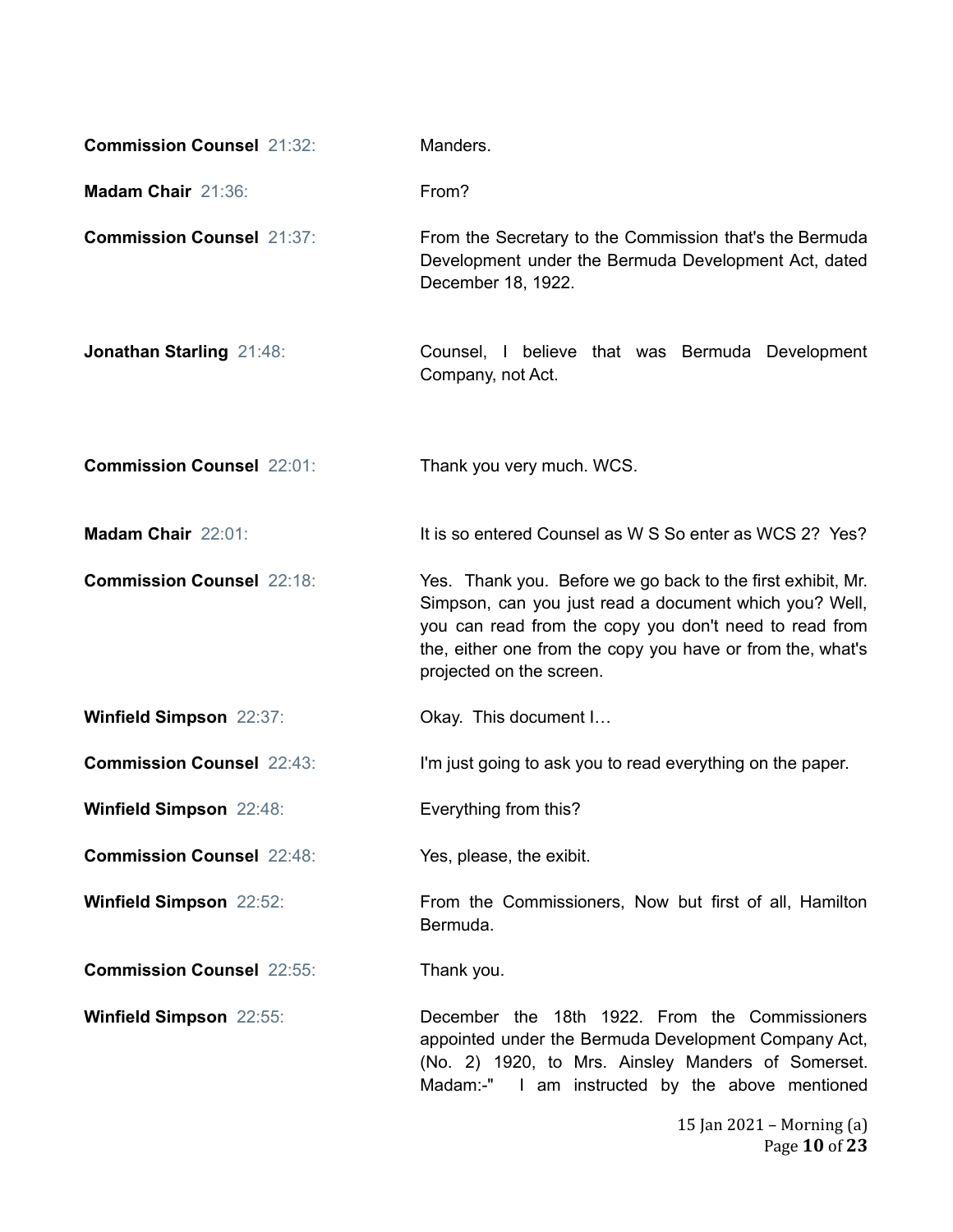Commissioners to request you to submit to them on or before the first of January 1923, all deeds and documents of title relating to the premises at Tucker's Town, St George's Parish known as "The Estate of Josiah Smith", to be acquired by the Bermuda Development Company Limited and assessed by a jury on the 15th instant. Full stop. If there are any other deeds or documents, not in your possession and relating to the same please state their nature and in whose possession they are. Full stop, I'm sorry. The above-mentioned deeds etc., will be retained by the Commissioners for inspection by the Company. And until the vesting order is drawn up and signed by the Commissioners. I am yours truly, I believe it's A.B. Smith. Secretary of Commission".

**Commission Counsel** 24:26: Thank you, sir.

**Winfield Simpson** 24:27: Your welcome.

**Commission Counsel** 24:27: Now having obtained this document, why did it lead you to write this claim to the Commission?

**Winfield Simpson** 24:36: Well, what it done after reading this document from my mother I had brought it to my Mama's attention. This is serious business here and I brought it to her attention. and amum we need to investigate this.

**Commission Counsel** 24:56: Okay, thank you. Now, let us go back to the first document, what we described as WCS 1. Just a moment. Now, what was your mother's mother's name?

**Winfield Simpson** 25:47: Thalia Durham.

**Commission Counsel** 25:48: Now I'm going to ask you to spell that for us if you can.

**Winfield Simpson** 25:53: I spell it, T-H-A-L-I-A, Thalia. Durham, D-U-R-H-A-M.

**Commission Counsel** 25:58: Thank you. Now, I'm going to take you to the second paragraph of the document.

**Winfield Simpson** 26:19: **On the second paragraph with Josiah Smith?**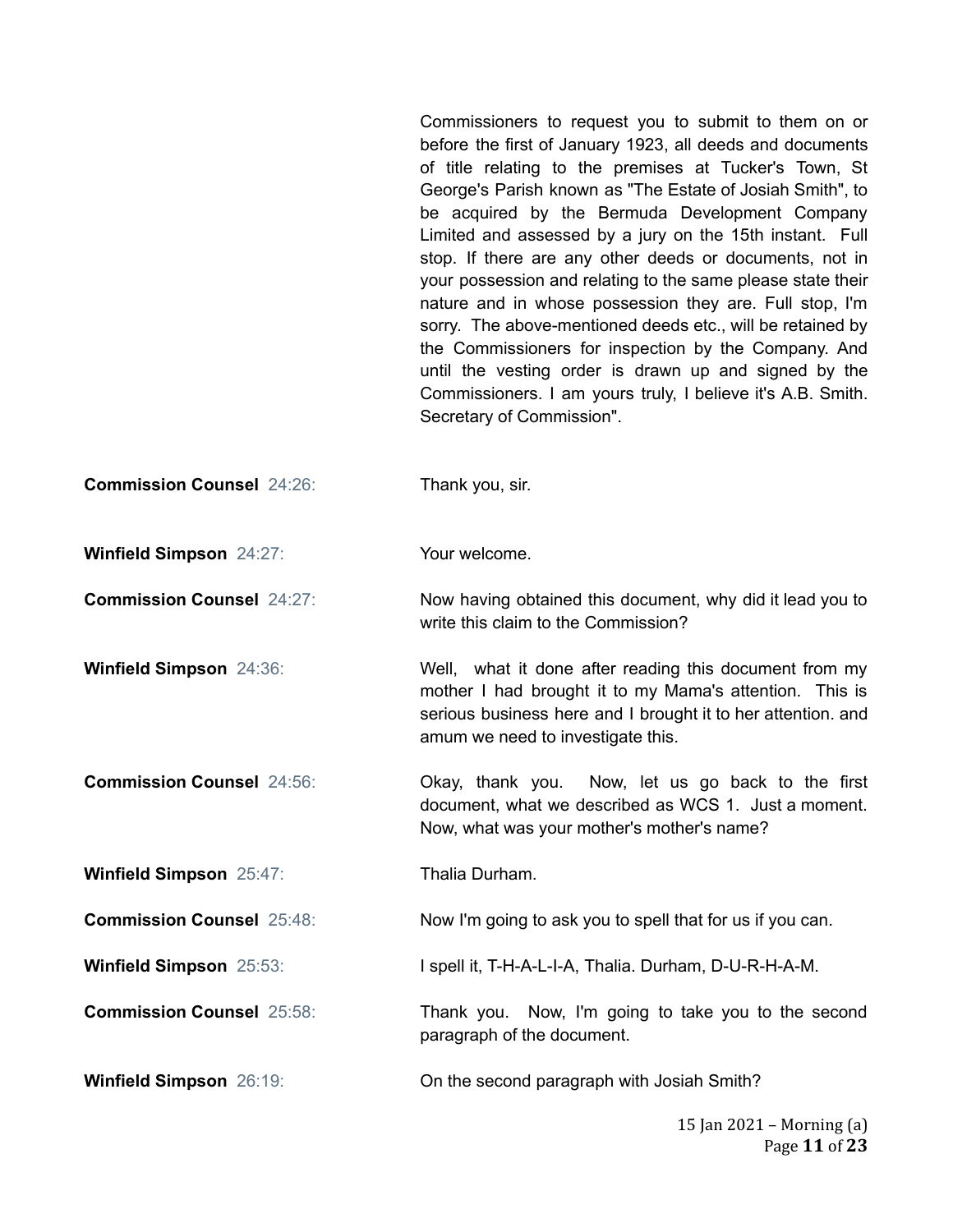**Winfield Simpson**  $26:21$ : **Okay. Would you like for me to read that?** 

**Commission Counsel** 26:22: I'd appreciate that. Okay.

**Winfield Simpson** 26:30: **Okay. Second paragraph of the document. Josiah Smith** would have been my mother's great, great grandfather, and is buried at the grave site on the TPC golf course driving range in Tucker's Town. Also buried on this gravesite, are the wife and children of Josiah Smith's brother, Daniel Smith, who lost their lives, if my dates are correct, between December 17th and 18th 1875. from the tornado recorded by the Royal Gazette newspaper of that period. This tornado lifted out the residence house of Daniel Smith blowing and throwing the house, his wife and children between Mid-Ocean Club Beach, the natural arches, and a TT Bay or Wharf. TT referring to Tucker's Town, on December the 18th Incidentally my mother's birthday.(again). These bodies were found, all dead besides Daniel's wife. She was found alive pregnant and died after giving birth to a dead child. To think this incident was bad and sad enough for Daniel, it was also recorded by the newspaper that Daniel was robbed of whatever monies and belongings he had left as he was walking one day. This I believe is what persuaded Josiah to change the Executor of his will, from his brother Daniel to his daughter, Rosanne Smith Lambert. Ainslie Eldie Manders' mother, and of course this is how she, Ainslie, obtained all the deeds and documents of her grandfather Josiah Smith's Estate etc.

**Commission Counsel** 28:29: **Commission Counsel** 28:29: **Okay, just pause here a minute. Now this information that** you are, that you have shared with us, was this handed down to you by somebody or some oral history? How did you obtain this information?

**Winfield Simpson** 28:39: This, this information I got in the discussions with my mom talking about you know.

**Commission Counsel** 28:47: Okay, you may continue.

**Winfield Simpson** 28:51: Daniel then relocated after losing his wife and children from the St. George TC incident to the town of St. George

> 15 Jan 2021 – Morning (a) Page **12** of **23**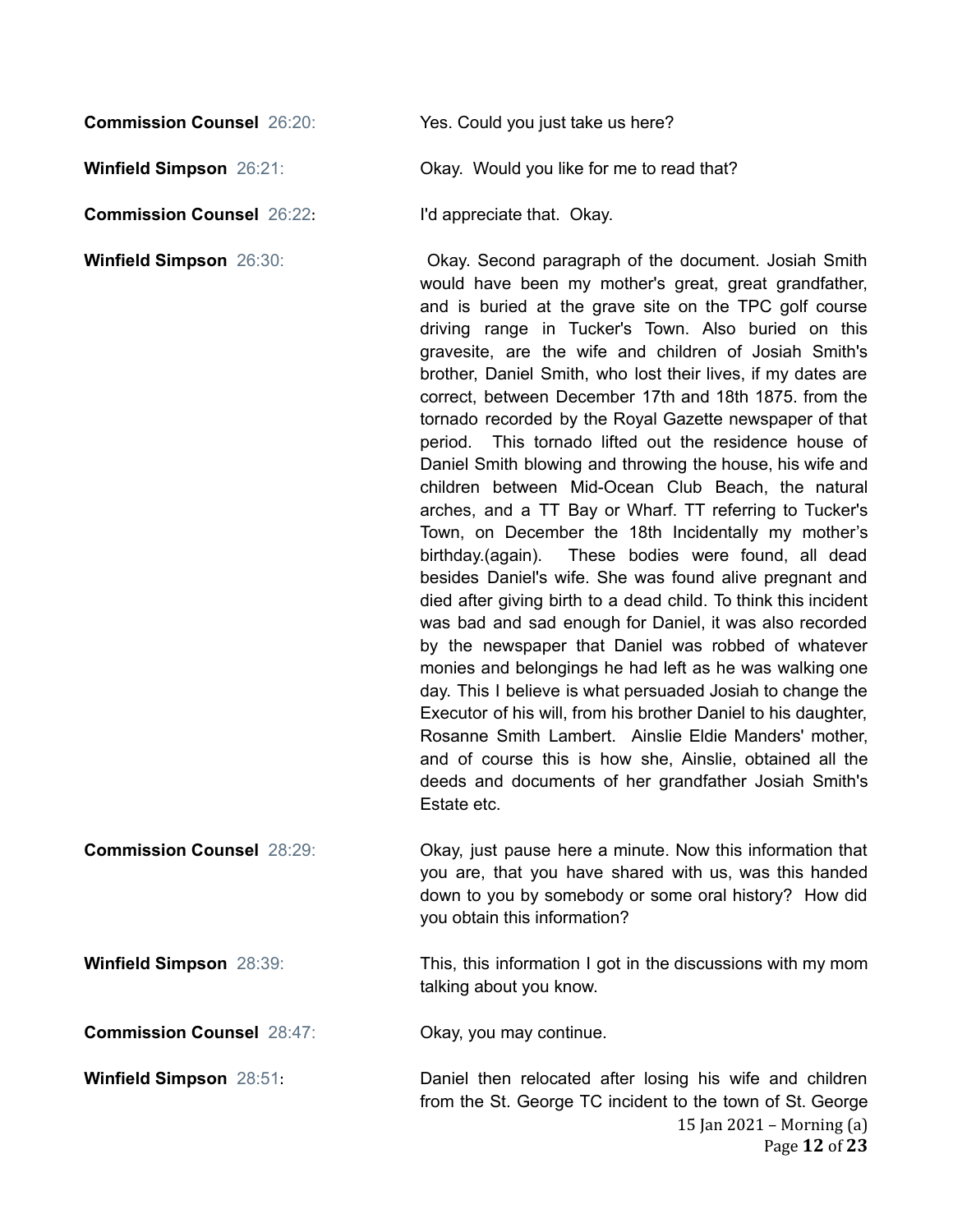where I believe he served new seats. Therefore, as far as the graveyard in Tucker's Town located at TPC golf course is concerned, the people or persons buried there are the wife and children of Daniel Smith, Josiah Smith's brother and Josiah Smith himself. I don't believe this to be the gravesite of black slaves or AME Church members as some people have been directed to believe. The church and grave site, I believe of these persons were located at the junction where TT South Road, meets Paynter's Road. That property today, to my knowledge is the home of one of Bermuda's Ex Beauty Queens, Miss Vivienne Hollis' twin sister. I was told during my research that in the 1970s that area was excavated and the rubble was dumped at our airport. Among the rubble were the bones of the people buried there as well as the small church that existed on the property before it was excavated.

I was made to understand from the Thanksgiving dinners gatherings, my grandmother, Thalia Durham would hold every year in commemoration to her grandmother, Roseanne Smith Lambert, and her great grandfather, Josiah Smith, that her mother Ainslie Eldie Manders couldn't even visit the gravesite of her grandfather, or go on the property, which should have been her heritage. She died unfortunately in her 40s brokenhearted, perhaps as a result to this misfortune and conflict of interest among her Smith, Lambert, Talbot etcetera famous families from Tucker's Town.

**Commission Counsel** 31:00: So just pause here a minute. Now, Mr. Simpson, the main reason you brought this claim as is referenced in what is known now as WCS 2, what is a main concern if any do you have as it relates to your family?

**Winfield Simpson** 31:21: **In all honesty, the concern is about the truth, where as it** relates to the of Tucker's Town and as it relates to my family who I am, who I'm a descendant of etc. It's it's it's really and of course if there's amum reason for justice to be served then it also will, will amum, hopefully get that as the result that Ainsley had to give up whatever deeds or whatever proof that she had of the that relates us to Josiah Smith and, his property and, his estates to the Commissioners for the Bermuda Development Company.

> 15 Jan 2021 – Morning  $(a)$ Page **13** of **23**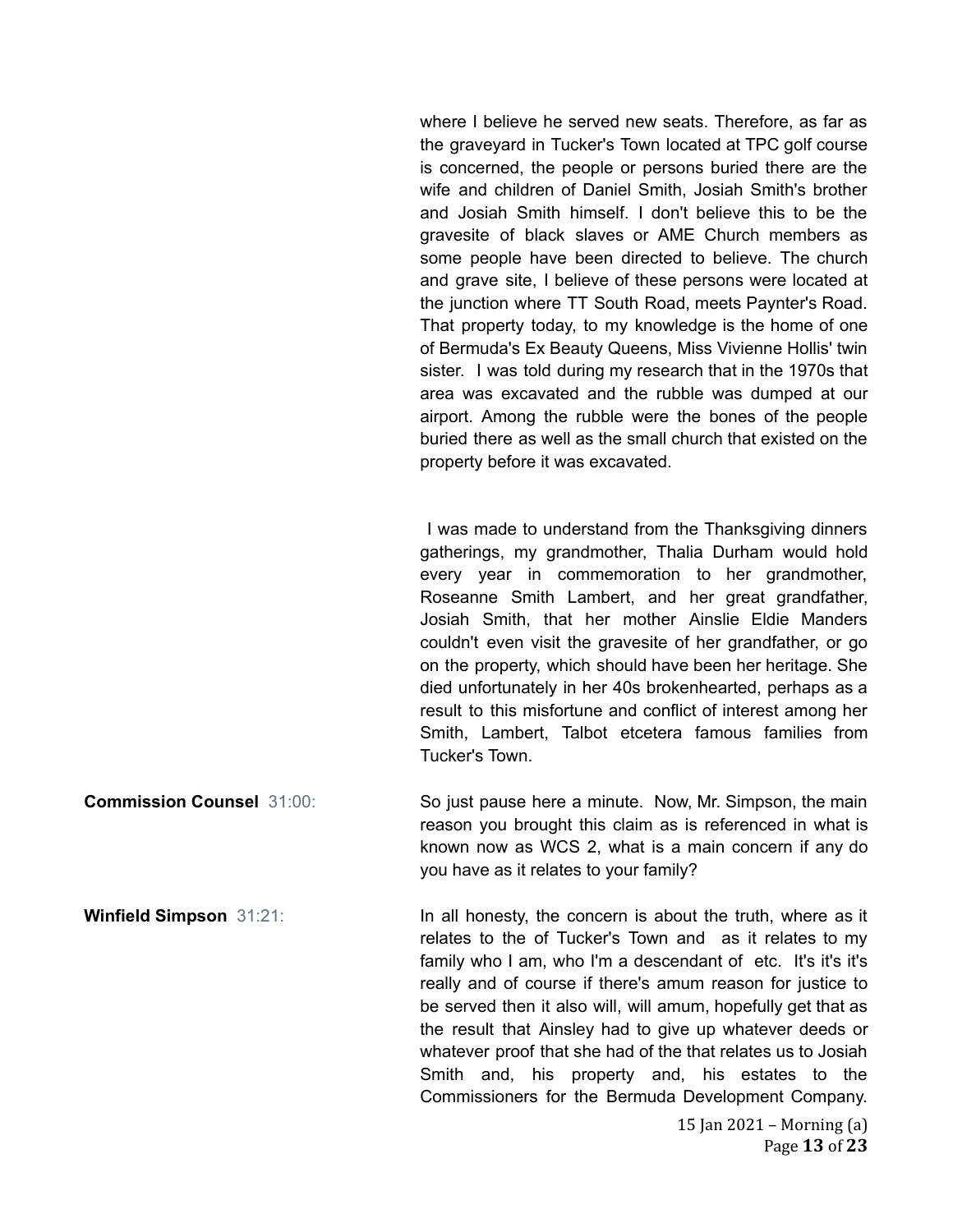So, there you are looking for justice, I suppose Um and and, and at the same time, I guess you look for a settlement. Since so many years or whatever has gone by and a resolve to the myth, or the myths that seem to relate to um the Tucker's Town um community in St. George's.

**Commission Counsel** 32:35: Now, did you ever or have you ever located the actual plot where this property was situated?

**Winfield Simpson** 32:45: **I** was made to understand in my research, that Tucker's Town is divided into basically three parishes. Those parishes being, St. George, Hamilton and Smiths. The difference with the three parishes is that Smith and Hamilton seemed to be more fertile. Whereas in St. George's was more full-on, if I could, more rocky.

> It wasn't as fertile as the other two parishes. And amum, as a result of that St. George's remain being the Crown's Land where I think amum the Smith's and Hamilton might not have been considered any longer as the Crowns Land because different people have bought into a lot of the families of Bermuda etc. So, with that effect, this is my knowledge as it relates to Tucker's Town it being among all three of those parishes. So, if in fact the St. George's part was the Crowns, considered the Crown's Land of property, then how did it become Josiah Smith's. In my opinion it had to become Josiah Smith's as a token of appreciation thats about or whatever from the Crown, in order for it to become the Estate of Josiah Smith.

**Commission Counsel** 34:13: So, what I'm asking you, have you in your research been able to determine where exactly the Estate of Josiah Smith was situated?

**Winfield Simpson** 34:25: Well, I would say because of what I just shared with you it covered the all and the full of St. George's or Tucker's Town. I would say. However, amum, it might have been more property involved too. But we're talking about St. George's of Tucker's Town. So, I would say that it covered all of St. George's of Tucker's Town. I can't be specific as far as acreage is concerned or anything like that however, I had those questions asked to me at another time and a mum I came up with a figure and and that's a figure that

> 15 Jan 2021 – Morning (a) Page **14** of **23**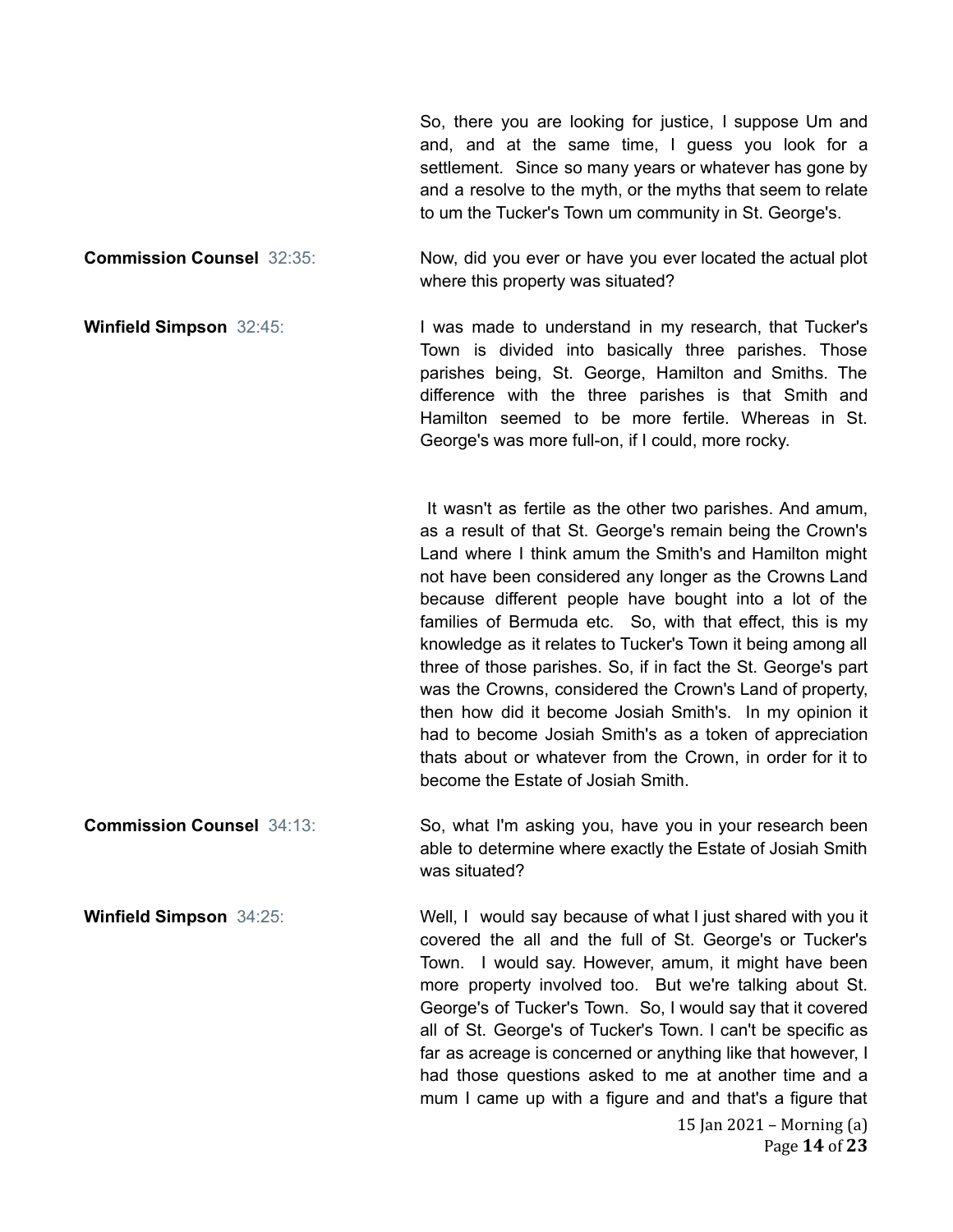was like circulating all through, all through the community, the air. Um, and a mum just what I sort a felt like an estimate like around 500 acres or something like that. But I might have picked that up from some of the research that I was doing. It's, I just can't you know say directly how I got to that figure. It might have been 500 acres or more-or-less or, something like that. **Commission Counsel** 35:40: So I'm just going to asked you to take us to page two of what is WCS? **Winfield Simpson** 35:45: Page 12? **Commission Counsel** 35:46: No page 2 of what is WCS1. It is a, the fifth paragraph, which begins with the words my interview discussion. **Winfield Simpson** 36:00: Yes. **Commission Counsel** 36:01: Could you just read that paragraph for me. **Winfield Simpson** 36:04: **I** sure can. My interview discussion with them is what created the opportunity for me to discuss my family connections to this property and Tucker's Town. This to me made them curious. So, we talked about the TT transition, etc. It was Mr. Parker that done the talking, questioning me, finding out what I knew about the land losses and swaps etc. **Commission Counsel** 36:31: Just pause there a minute. Just please tell us who was, who is Mr. Parker. Who is he? **Winfield Simpson** 36:36: **Oh, Mr. Parker was the gentleman that represented the** Bermuda Development Company that I worked with when I was employed by them at the Marriott Hotel. **Commission Counsel** 36:45: At the Marriott Hotel. **Winfield Simpson** 36:46: At Tucker's Point. **Commission Counsel** 36:48: Commission Counsel 36:48: Commission Counsel 36:48: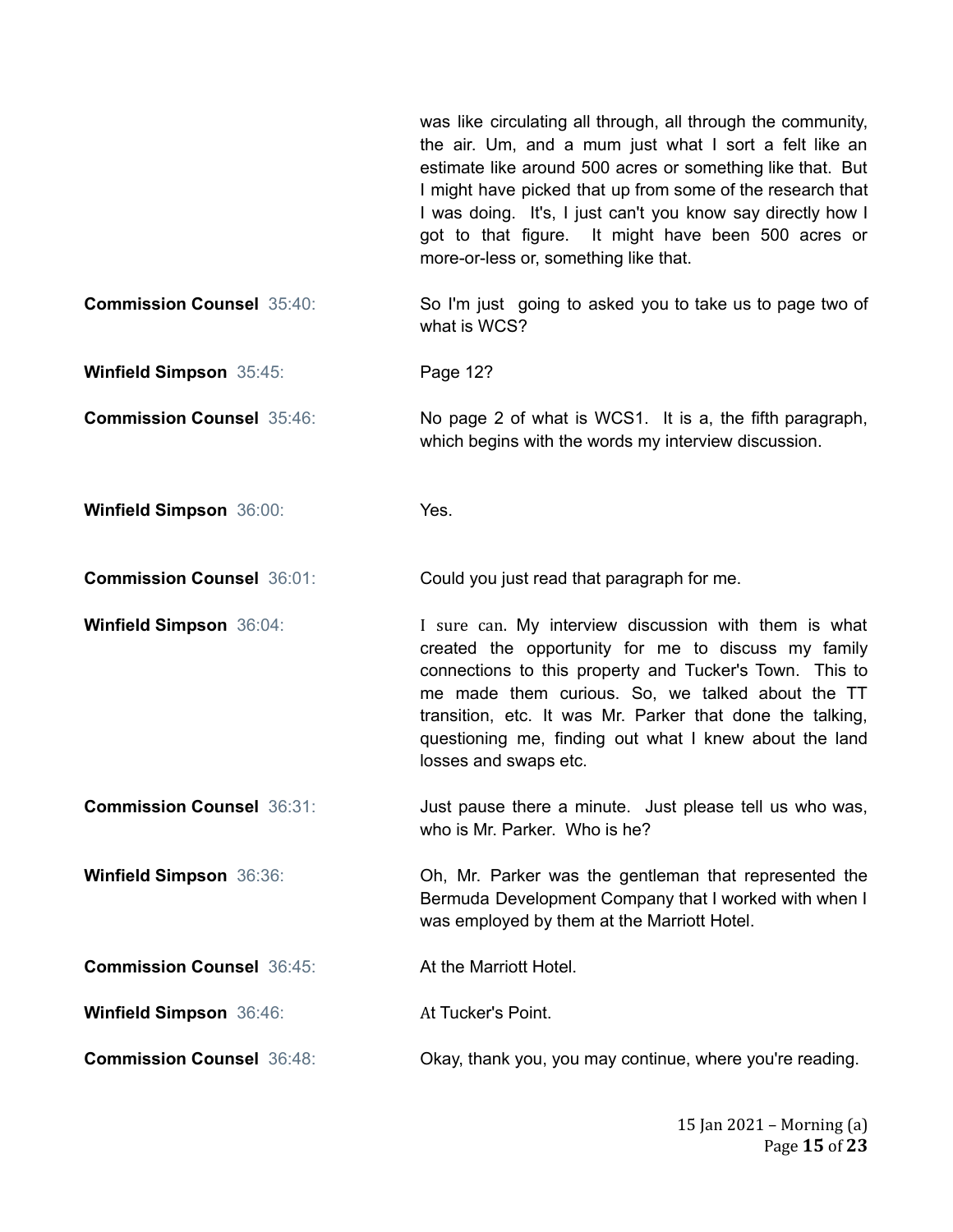**Winfield Simpson** 36:53: It was Mr. Parker that done the talking questioning me finding out what I knew about the land losses and swaps, etc. I had told him, I was the great, great, great grandson of Josiah Smith who is buried at the gravesite to their golf course and how he obtained, obtained the property, being Queen Victoria's personal pilot and admiral of her ships. I remember him asking me how much acres of land it was. I told him, I wasn't sure. But I believe it to be a lot, perhaps 500 acres or more. I knew all of the parish of St. George, Tucker's Town which was the crossland that became The Estate of Josiah Smith. Mr. Parker shared with me that there were clauses to the transaction, where this land that was being expropriated by the development company to provide jobs for the unfortunate families of Tucker's Town. Meaning, they would always be allowed employment by the hotels, etc. operating the property. This is the reason I believe BPL, Bermuda Properties Limited, kept me on employed after Marriott closed its doors operating.

| <b>Commission Counsel 38:19:</b> | You haveGo ahead sir. |
|----------------------------------|-----------------------|
|----------------------------------|-----------------------|

**Winfield Simpson** 38:21: Did you want me to continue?

**Commission Counsel** 38:23: Just before you do. The last line you read makes reference to BPL, you were employed by BPL at some point in time?

**Winfield Simpson** 38:34: Yeah well. Yeah. BPL, apparently you know, they're in charge of the golf courses and all of that. Marriott was just for the hotel and Marriott closed down.

**Commission Counsel** 38:36: **Commission Counsel** 38:36: **Commission Counsel** 38:36: information that had been handed down to you specifically in respect to the discovery of the gravesite? Might I just direct you to the said document you're referring to, the on page two? The

**Winfield Simpson** 39:37: When you say handed down to me. Can you explain what you mean with that statement?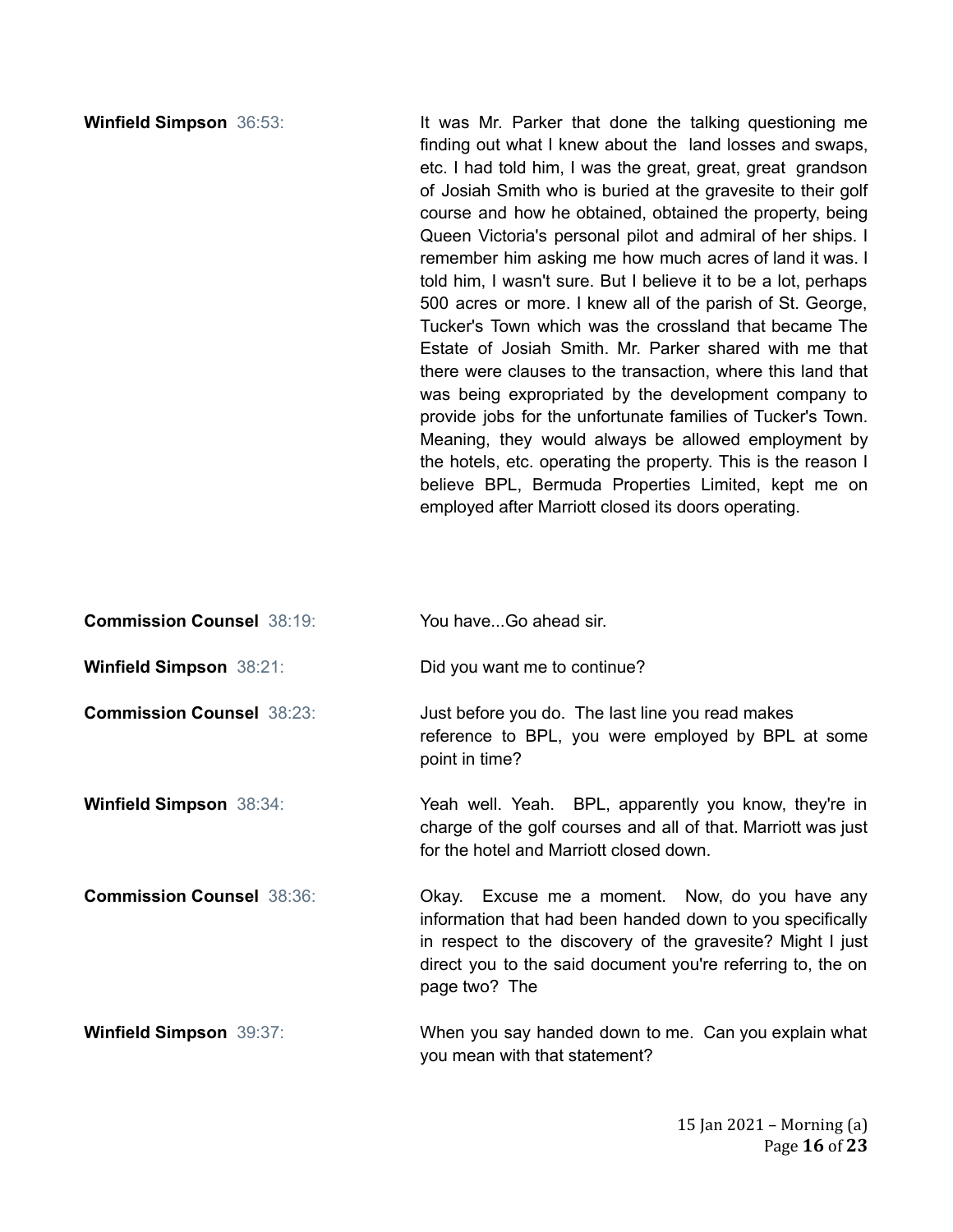**Commission Counsel** 39:43: Well, let me just rephrase. They, when I say handed down I mean just like the Bible and the documents contained therein. You had been told certain things by your mother oral history.

**Winfield Simpson** 39:57: Yes.

**Commission Counsel** 39:57: That's what I mean when I say, things handed down. Things that you had been told. Forgive me. I'm just asking you to take us to page two of WCS1 which is the first exibit. I'm on page two, the penultimate paragraph. I just ask you to direct us to that. Start reading at, a kind and gentleman which speaks us, speaks to the discovery of a gravesite. Please proceed.

**Winfield Simpson** 40:24: Yes, a kind gentleman by the name of Ed Trim to go to the castle Harbour, Marriott property and develop a Tucker's Point Club, residential and tourist concept. And I along with Peter Parker, Kathy Frith and Mark Orchard, to my knowledge, were the first four Bermudians hired. This was a five phase development plan which included redesigning the golf course, and the residential concepts, which involved a hotel for tourists and fractional ownership for investors. Harden Capital were the first developers but had a falling out and did not last long as developers. The project had two major setbacks. The 2001 Twin Towers incident, as well as the 2003 hurricane that devastated Bermuda, claiming four lives. I think it was after the hurricane when Gary Pugh, the first property developer for Tuckers Point, for TPC at the time and Roger Woolridge, and these names may be a little wrong but I got close to it, golf course developer, discovered the gravesite. It was me who told them who was buried there and as a result led to the protection and restoration of this gravesite. Thanks to Mr. Trim not the Marsden Church Congregation and Members.

**Commission Counsel** 42:04: **I** just pause there, but not at the risk of causing a descension in the camp. You're, excuse me, you're saying that you're the person who actually had been instrumental in indicating to persons that a gravesite had been among the fairway, the driving path.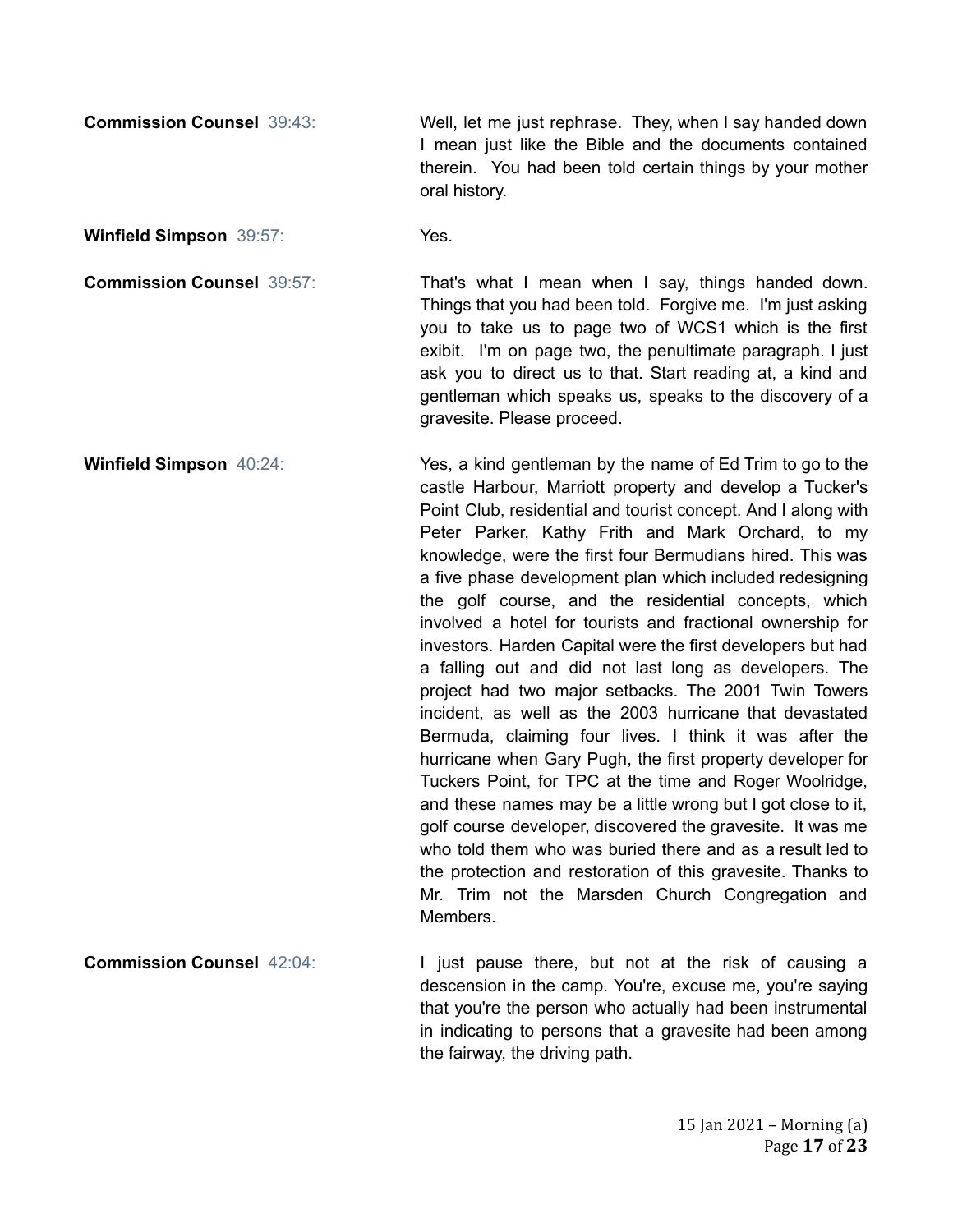| <b>Winfield Simpson 42:30:</b>   | Sure, there might have been more others but I'm, I'm<br>making myself inclusive by that statement. Because we all<br>work together and as we work together. For instance,<br>when Gary Pugh came to Bermuda I'm the guy that picked<br>him up in my taxi from the airport, gave him the orientation<br>of where he'll be living at Tucker's Town, where we were<br>and also responsible for getting him around Bermuda,<br>bringing it bringing things to his attention that he needed to<br>know. And um, I've done that with just about everybody<br>that came into Bermuda, Tucker's Town. |
|----------------------------------|-----------------------------------------------------------------------------------------------------------------------------------------------------------------------------------------------------------------------------------------------------------------------------------------------------------------------------------------------------------------------------------------------------------------------------------------------------------------------------------------------------------------------------------------------------------------------------------------------|
| <b>Commission Counsel 43:09:</b> | So, how did you know where the gravesite was located?                                                                                                                                                                                                                                                                                                                                                                                                                                                                                                                                         |
| Winfield Simpson 43:13:          | Oh I knew where the gravesites were located long prior<br>before that. Uh just, just if you want to use the term being<br>pokey and checking into what I've been.                                                                                                                                                                                                                                                                                                                                                                                                                             |
| <b>Commission Counsel 43:24:</b> | Speak into the microphone for me please.                                                                                                                                                                                                                                                                                                                                                                                                                                                                                                                                                      |
| Winfield Simpson 43:26:          | and checking into what I've been brought up to believe I'm<br>a part of and I'm um and I found it yeah I found it and<br>then um.                                                                                                                                                                                                                                                                                                                                                                                                                                                             |
| <b>Commission Counsel 43:36:</b> | At the time that you had found it, there was no golf course<br>there?                                                                                                                                                                                                                                                                                                                                                                                                                                                                                                                         |
| Winfield Simpson 43:40:          | There was a golf course there was. There was no Club<br>House there. The club was wasn't situated where it is now.<br>That wasn't there. But a mum, it was a golf course. And it<br>was a whole lot of trees and stuff that you know you still<br>had to go through and in order to get you know, to observe<br>it.                                                                                                                                                                                                                                                                           |
| <b>Commission Counsel 44:01:</b> | Okay.                                                                                                                                                                                                                                                                                                                                                                                                                                                                                                                                                                                         |
| <b>Winfield Simpson 44:01:</b>   | You know, you're just couldn't see it like that. And a mum<br>Yeah yeah. Yeah, it was it was. When I first saw it I looked<br>at it as being a grave out of importance or whoever's<br>buried there. You know, it's people who.                                                                                                                                                                                                                                                                                                                                                               |
| <b>Commission Counsel 44:26:</b> | Does your memory allow you to tell us when it is that would<br>have about when you first discovered it?                                                                                                                                                                                                                                                                                                                                                                                                                                                                                       |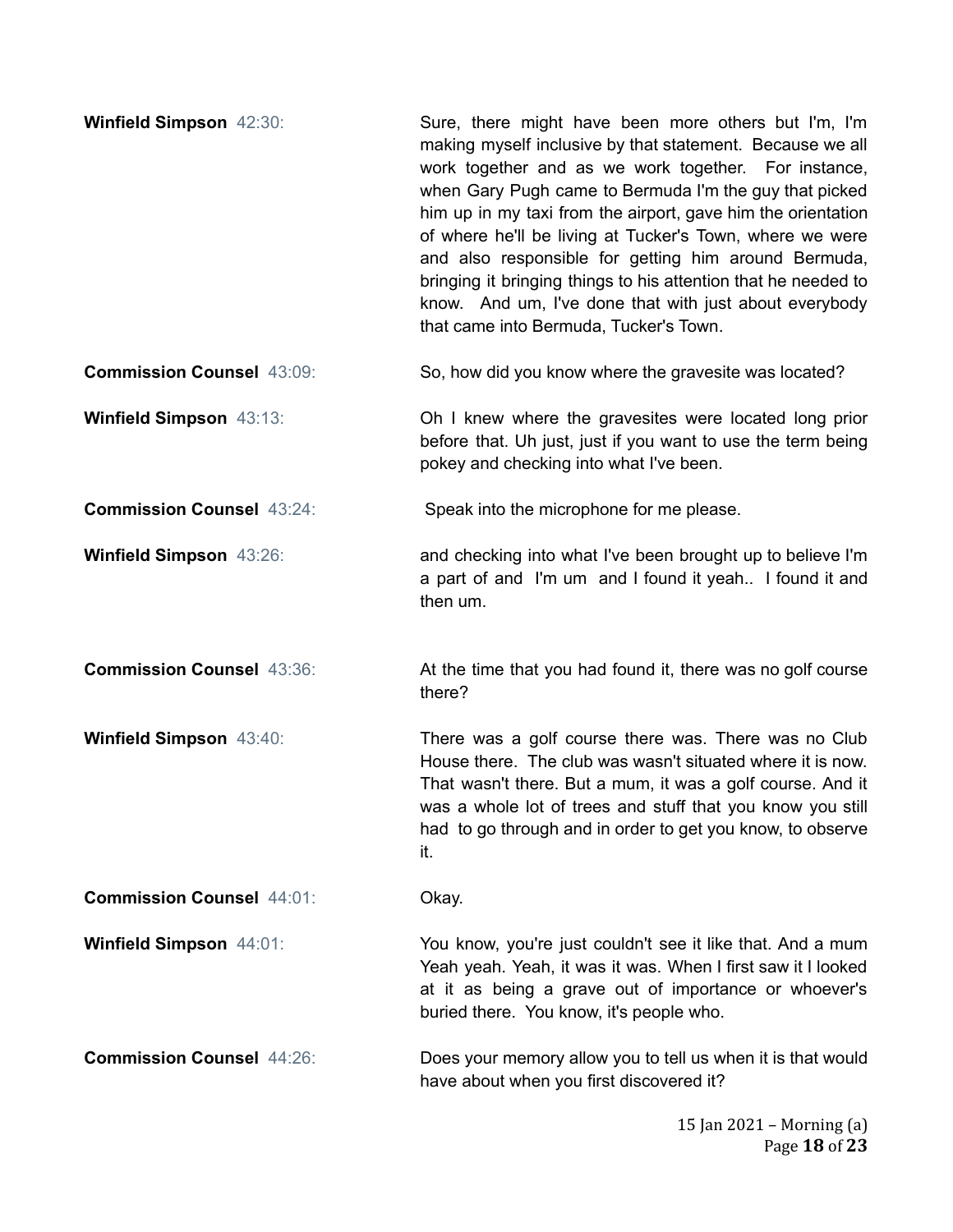- **Winfield Simpson** 44:32: Yeah, I think it was, I think it was around in the 80s to be honest with you. I think it was, it was it was when my mom was alive, and I was you know had this information. I was doing as much research as I could you know, I talk to a lot of people. I visit the areas looking and I found and a mum yeah.
- **Commission Counsel** 44:57: Commission Counsel 44:57: Commission Counsel 44:57: in terms of the maintenance and the restoration of the gravesite.
- **Winfield Simpson** 45:14: Well yeah. I a mum I didn't know, at first like in the 80s who was responsible directly. All that came in my research; me taking the initiative to find out what's happening. What was important to me was the document that I had was inherited from my mother, which as far as I'm concerned solved the myth as to who, who, who the true owners or the true people Tucker's Town are. Which is me, my family, you know. But a mum um, when I would talk to people about all of that, it wouldn't getting me anywhere. It wasn't getting me anywhere at all. But um, I've done a lot of research you know, on foot, on my own um.
- **Commission Counsel** 46:05: Your research is mainly speaking to people though or is it otherwise.
- **Winfield Simpson** 46:09: **Yeah, speaking with people uh, going to the a mum** register general, the place downstairs of the government offices doing as much research and trying to find as much as I could about this Josiah Smith. You know, because that's where all my emphasis was on Josiah Smith. If it wasn't for Josiah Smith I wouldn't be here, my mother wouldn't be here, no one. None of us would have been born. So you know, all that is what was concerning to me.
- **Commission Counsel** 46:38: Can you just help us a little with the we say your I would say your family tree. But, you're a Simpson and you referred to, you wouldn't be here if it wasn't for Josiah Smith.
- **Winfield Simpson** 46:46: **Absolutely. Absolutely.**
- **Commission Counsel** 46:48: So Josiah Smith...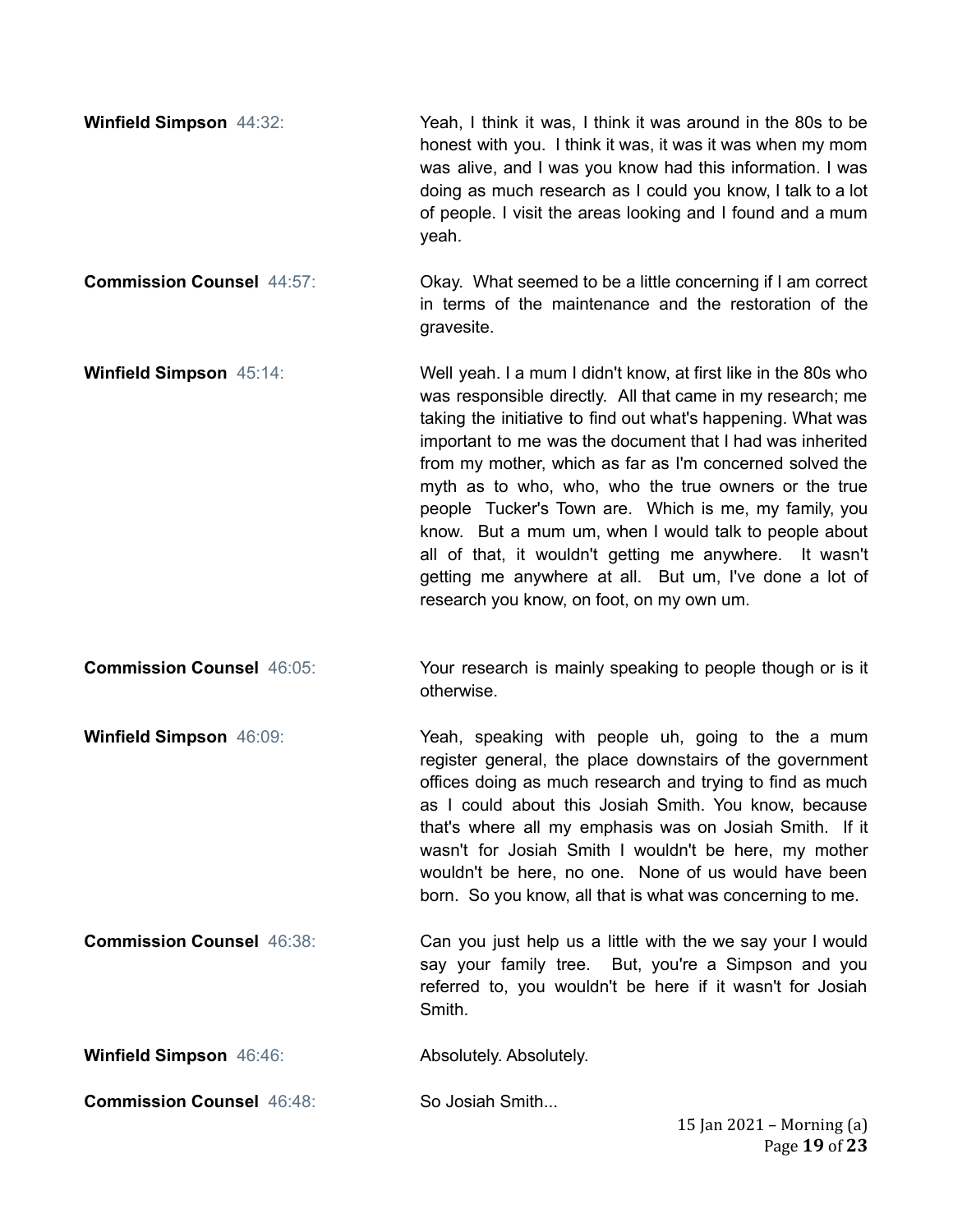| <b>Winfield Simpson 46:50:</b> | Yes, and I'm a Simpson. My Simpson comes from my          |
|--------------------------------|-----------------------------------------------------------|
|                                | Jamaican grandfather who's my father's father. And that's |
|                                | another research that I'm doing as well you know, And a   |
|                                | mum believe it or not.                                    |

- **Commission Counsel** 47:08: We'll come to that document short. We'll come to that document shortly in terms of the family tree shortly. But let us, I just want you to make a note that we will come back to it shortly. Because we need to make the connection between your claim now of Josiah Smith and you being Simpson.
- **Winfield Simpson** 47:25: Yes. Yeah, that's it. That came from my grandfather from Jamaica. His name was Horace Simpson. Horace Simpson was his name. He married my grandmother, Doris Trott, my daddy's mother.
- **Commission Counsel** 47:38: Thank you. Now, let's take you to the foot of page two the last line we could continue there where it starts there. The last two words. Page two. Could just continue reading from there sir?
- **Winfield Simpson** 47:58: Okay.
- **Commission Counsel** 48:01: Page two.

**Winfield Simpson** 48:04: Okay. Yes, it was me. who told them who was buried there. And as a result, led to the protection and restoration of this grave site, thanks to Mr. Trim, not the Marsden Church congregation and members. They, the Marsden Church were responsible for maintaining and taking care of the gravesite. However, they were very negligent and allowed the gravesite to become overgrown by trees, plants and vegetation. Where if someone was just looking would not know a graveside existed there. This made me and my mother, very unhappy. When my grandmother, Thalia, my mother's mother died. It was her wish to be buried where her mother, Ainsley Manders was buried. They'd been at the Marsden Church graveyard in Devil's Hole. My mother had to verbally argue and fight the 15 Jan 2021 – Morning (a) Page **20** of **23**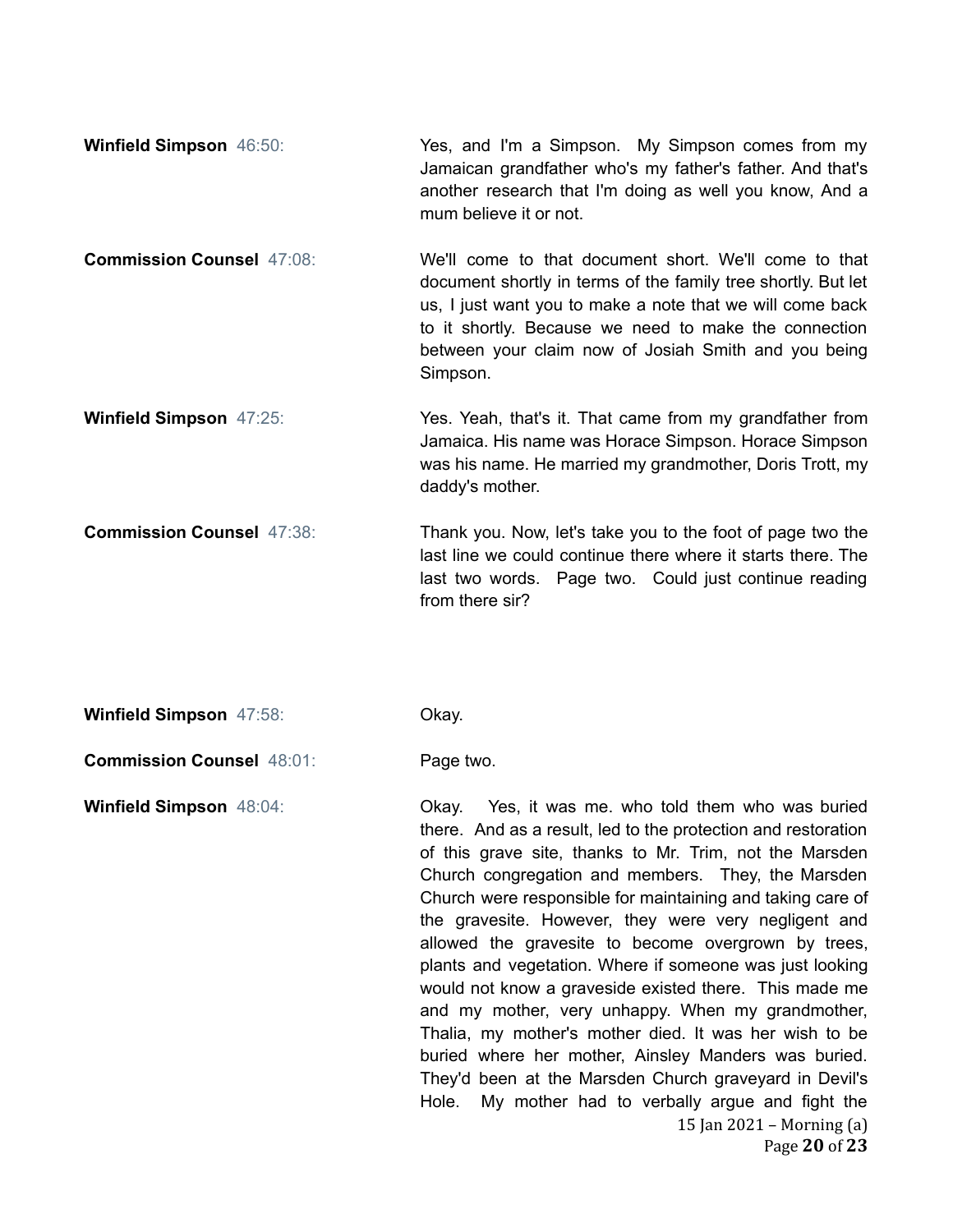committee and members of the Marsden Church to honor her mother, Thalia's wishes. My mother told me they were reluctant to acknowledge, more than likely because they did not like my grandmother, Thalia Durham, keeping the memory of Josiah Smith alive, I learned as I researched this history. Therefore, whatever reasons the governing establishment of Bermuda, did not seem to like this man, even though they knew he represented the Crown. I made copies of the document given to my mother's grandmama, Ainsely Eldie Manders from the commissioners of the then Bermuda Development Company and put them into circulation to family members. Talk Show hostess Randall reference, the Shirley Dill Talk Show and some dignitaries of Bermuda. PS. The remains and belongings of Josiah Smith was kept at Mrs. Minni Parker's house where my mother's mom, Thalia Durham lived caring after her mother, Mrs. Ainsley Eldie Manders' younger sister. Thalia Durham, my grandmother died before her aunt Minnie Parker and as a result of this, the Grant and Talbot families of Devils Hole managed her affairs, and property to my knowledge, rather than my mother, Mrs. Cecily Simpson.

Arnold Brown who, to my knowledge married, one of the family members, (and let me just say this, I found out later, that he didn't marry her but, I didn't know), married one of the family members of the Grant family. He got in contact with me, inviting me to their home in South Road of Devil's Hole and showed me the small container housing hog money and literature relating to Josiah Smith, my great, great, great grandfather's business, etc. And um these is involved with the etc. Anyway, he, Arnold Brown also shared with me the interest a white man of Bermuda he showed it to, had in it. I am not completely sure of his name. However, I believe it to be Mr. Morris Brown, or some name like that however, he wanted to purchase these belongings. I told Arnold to hold on to these to those items, not to sell them and bring them to my Uncle Ed's attention. My Uncle Ed was Arnold's godfather at least that's what Arnold told me. Ed also was my mother's brother.

In closing my mother's my mother always told me that her mother, Thalia Durham, and grandmother, Ainsley Eldie Manders, were the family from Tucker's Town that never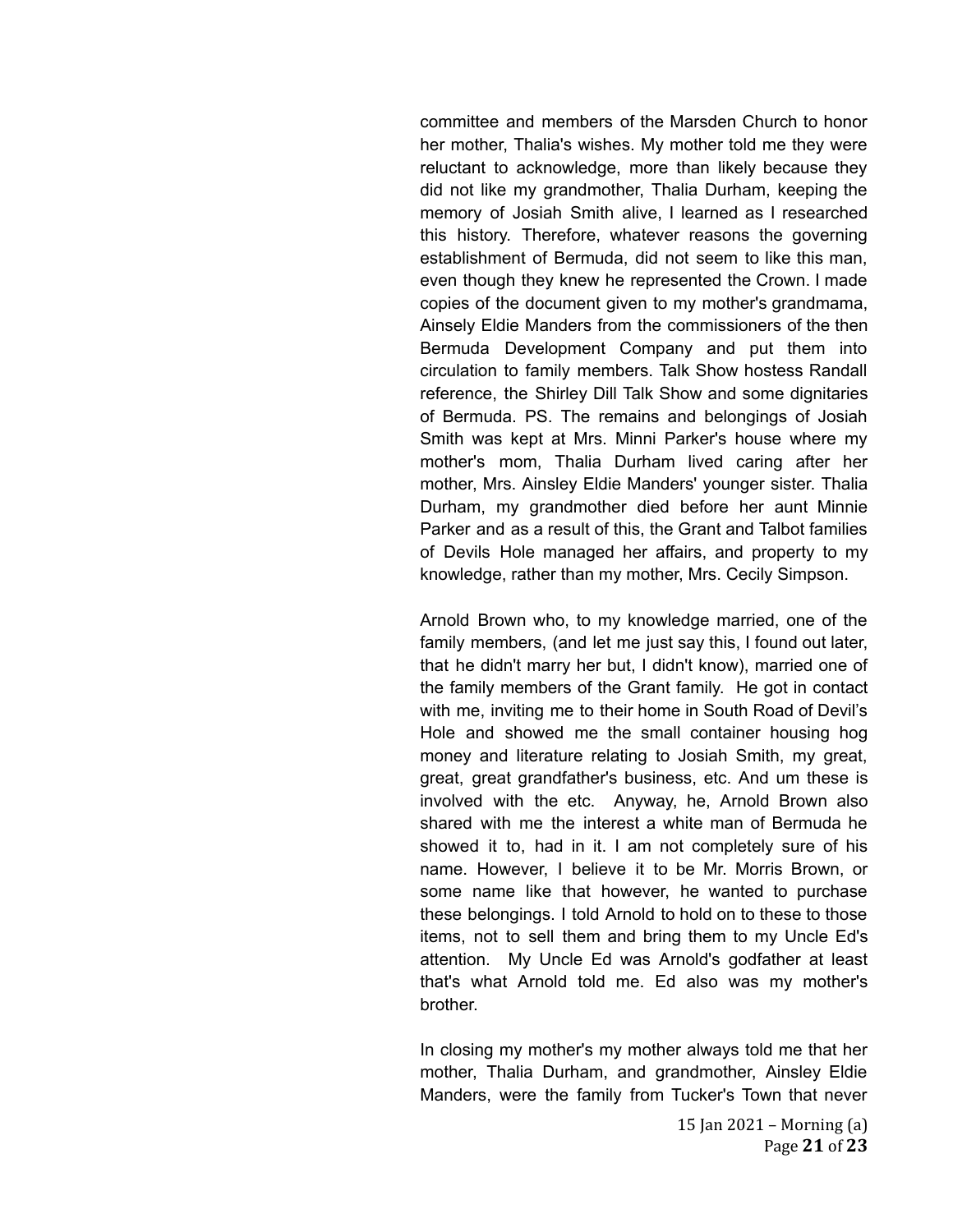received anything; no monies, no land, no nothing. All that her grandmother got from that ordeal was pregnancy, giving birth to Cornwall Manders whose father was, I believe, Osborne Talbot. He was also the father of Queenie Ross and Roy of the Talbot brothers. Cornwall Manders who was considered a cousin was in fact a brother, raised by Thalia and Aunt Minnie Parker at that homestead. To my knowledge it was me who shared this information with my cousin Miles Manders, Cornwall's son. As far as land grabs from the families of Tucker's Town is concerned my research showed me that the powers that be relocated the families living there, buying their properties and swap or build better homes for them by court orders. Josiah Smith also had twin daughters, Dorothy and Dyna. One of them died. The other was removed from the property as she resisted to move

I believe if my memory serves me well from my research, two colored/black St. George's policemen, surname being Denbrook and Calabrass escorted her to an area near the Angels Grotto apparently. The two white family members connected to this were Gosling and Spirling, where she called them liars and thieves.

I believe Skipper Ingham, karate expert and Monroe Smith are some of her family members today. The truth concerning the expropriation regarding Tucker's Town should be more focused to Josiah Smith, my great, great, great grandfather, Queen Victoria's personal pilot and admiral of her ships existence and I Wilfred Chuck Simpson, heir to his heritage. Sincerely, Wilfred Chuck Simpson.

**Commission Counsel** 54:57: Thank you sir. Now sir, in fact, earlier when we started you had made reference to what is, what is now WCS1 a number of other pages. We will come to it after as you had, we had spoken about first, earlier. But you have a family tree included there. An actual family tree.

**Winfield Simpson** 55:25: Yes.

**Commission Counsel** 55:25: You have a family tree that has been typed up.

**Winfield Simpson** 55:26: Yes